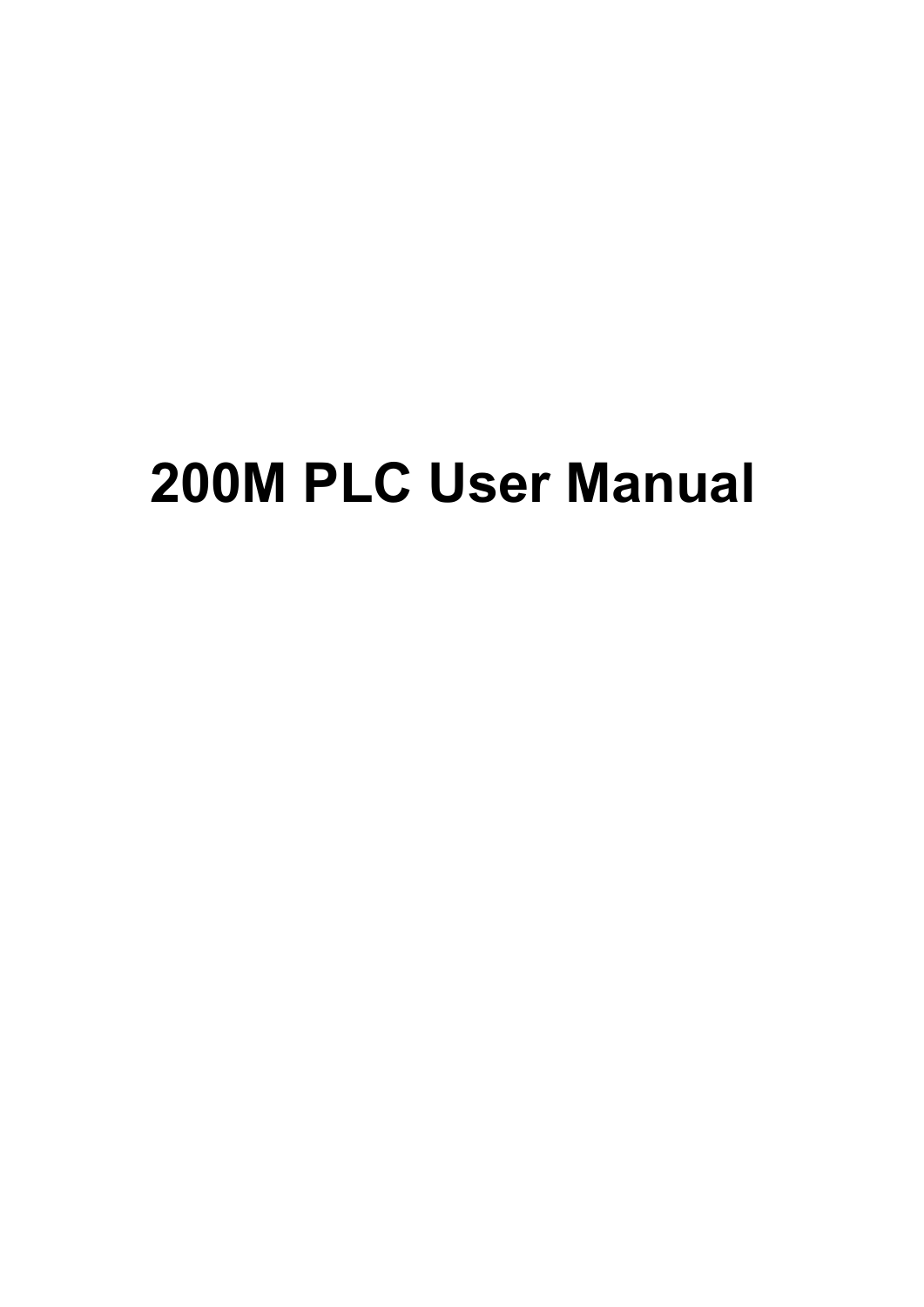### Contents

| $\mathbf{1}$   |            |                                          |  |
|----------------|------------|------------------------------------------|--|
|                | 1.1        |                                          |  |
|                | 1.2        |                                          |  |
| $\overline{2}$ |            |                                          |  |
| 3              |            |                                          |  |
|                | 3.1        |                                          |  |
|                | 3.2        |                                          |  |
|                | 3.3        |                                          |  |
| $\overline{4}$ |            |                                          |  |
| 5              |            |                                          |  |
|                | 5.1        |                                          |  |
|                | 5.2        |                                          |  |
|                | 5.3        |                                          |  |
|                | 5.4        |                                          |  |
| 6              |            |                                          |  |
|                | 6.1        | Forming A HomePlug AV Logical Network 22 |  |
|                | 6.2        |                                          |  |
|                | 6.3        |                                          |  |
|                | Appendix A |                                          |  |
|                | Appendix B |                                          |  |
| Appendix C     |            |                                          |  |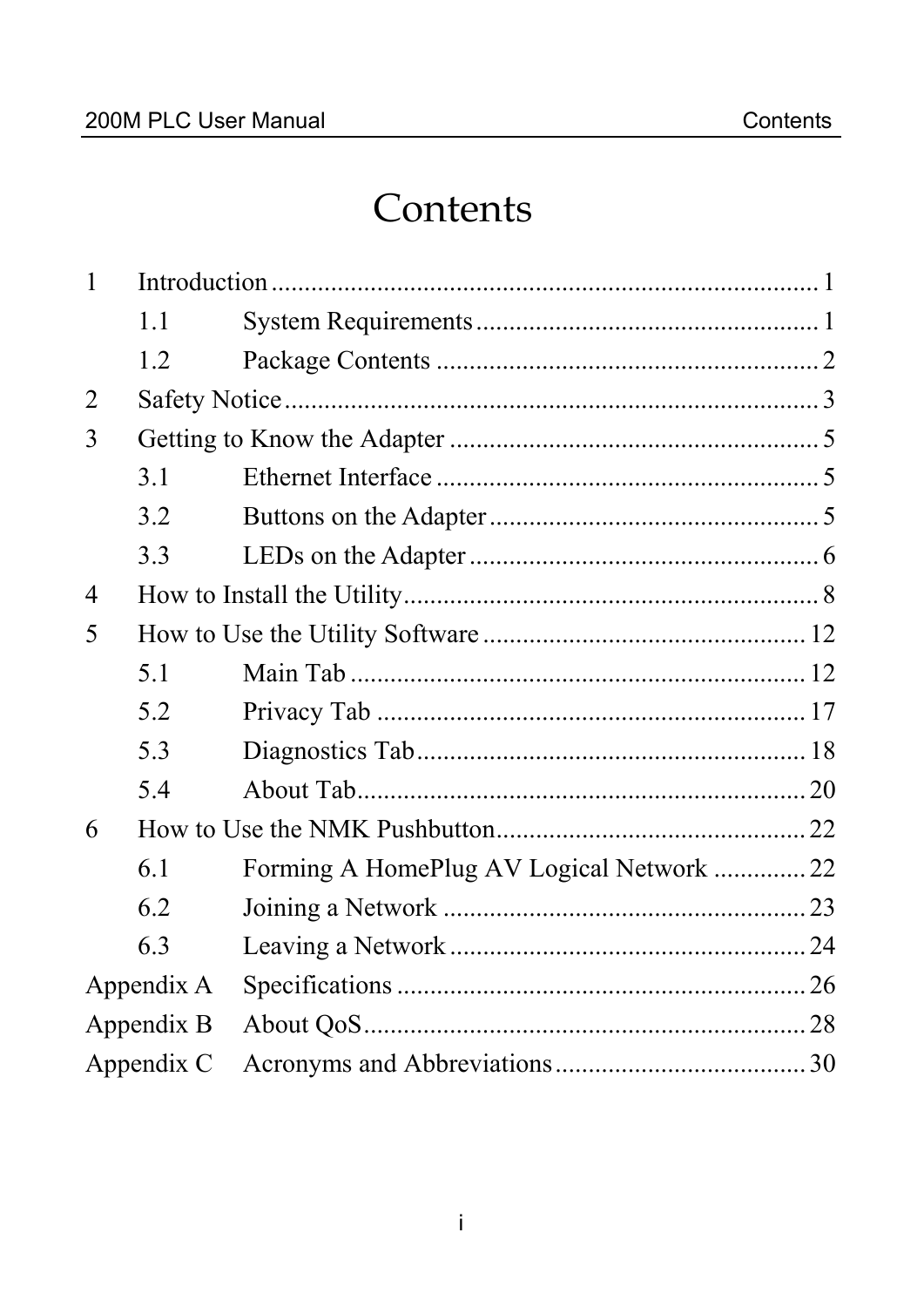# **200M PLC User Manual**

# **1 Introduction**

This Utility Program enables you to find 200Mbps PLC-Ethernet Bridge devices on the Powerline network. It measures data rate performance and ensures privacy and performs diagnostics by setting user defined secure Powerline networks.

# **1.1 System Requirements**

| <b>Operating System</b>  | Windows 2000, Windows XP, or Windows           |  |  |
|--------------------------|------------------------------------------------|--|--|
|                          | Vista 32-bit                                   |  |  |
| <b>CPU</b>               | Intel Pentium III or better, clock rate faster |  |  |
|                          | than 2.0GHz recommended                        |  |  |
| <b>RAM</b>               | At least 128 MB                                |  |  |
| <b>Screen Resolution</b> | Any resolution                                 |  |  |
| <b>Free Disk Space</b>   | At least 20 MB                                 |  |  |
| Network Interface        | At least one Fast Ethernet (100 Mbps) network  |  |  |
|                          | card, and Ethernet cord                        |  |  |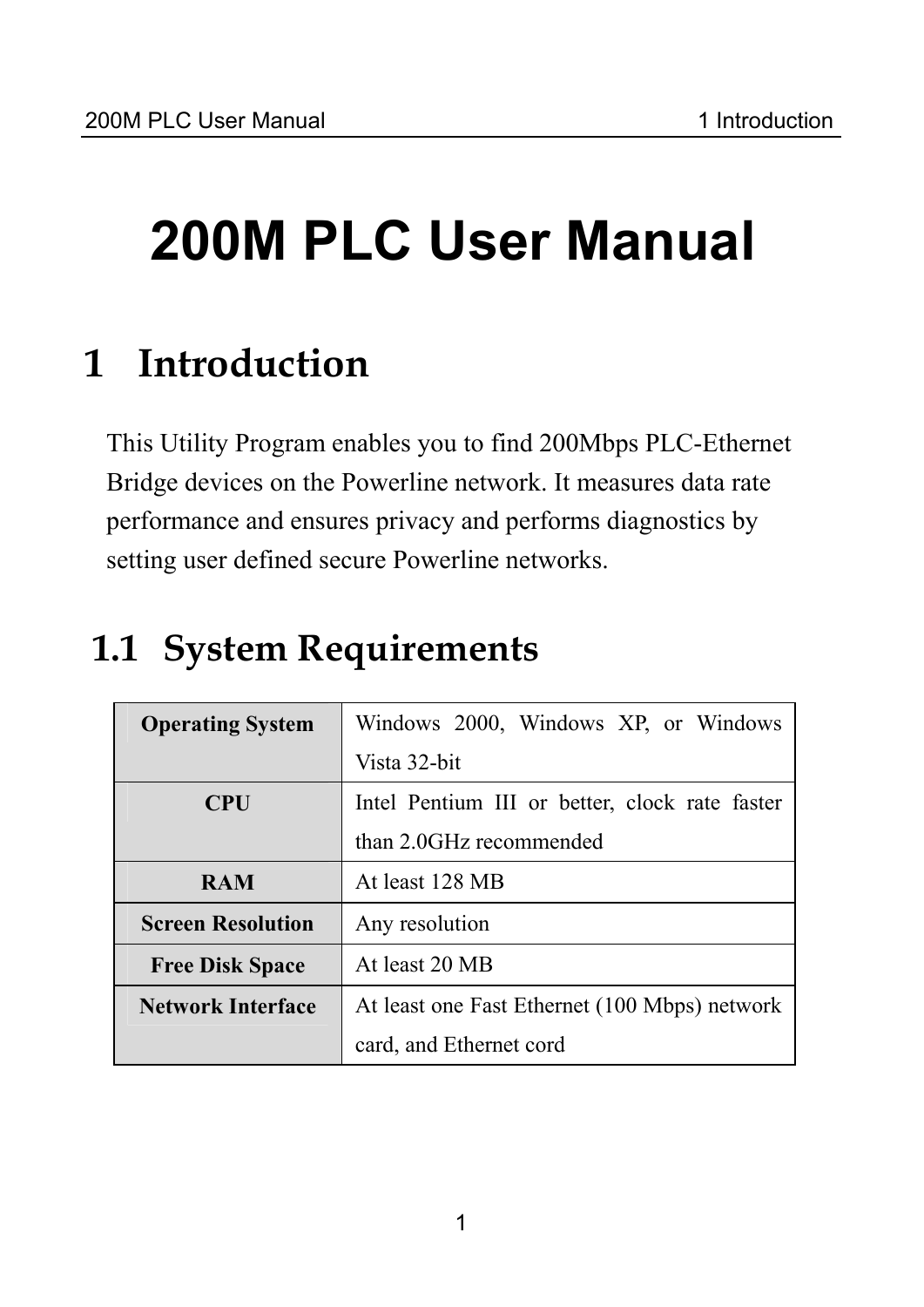## **1.2 Package Contents**

- PLC 200AV x 2 (Single Package x 1)
- $CD x 1$
- RJ45 Ethernet cable x 2 (Single Package x 1)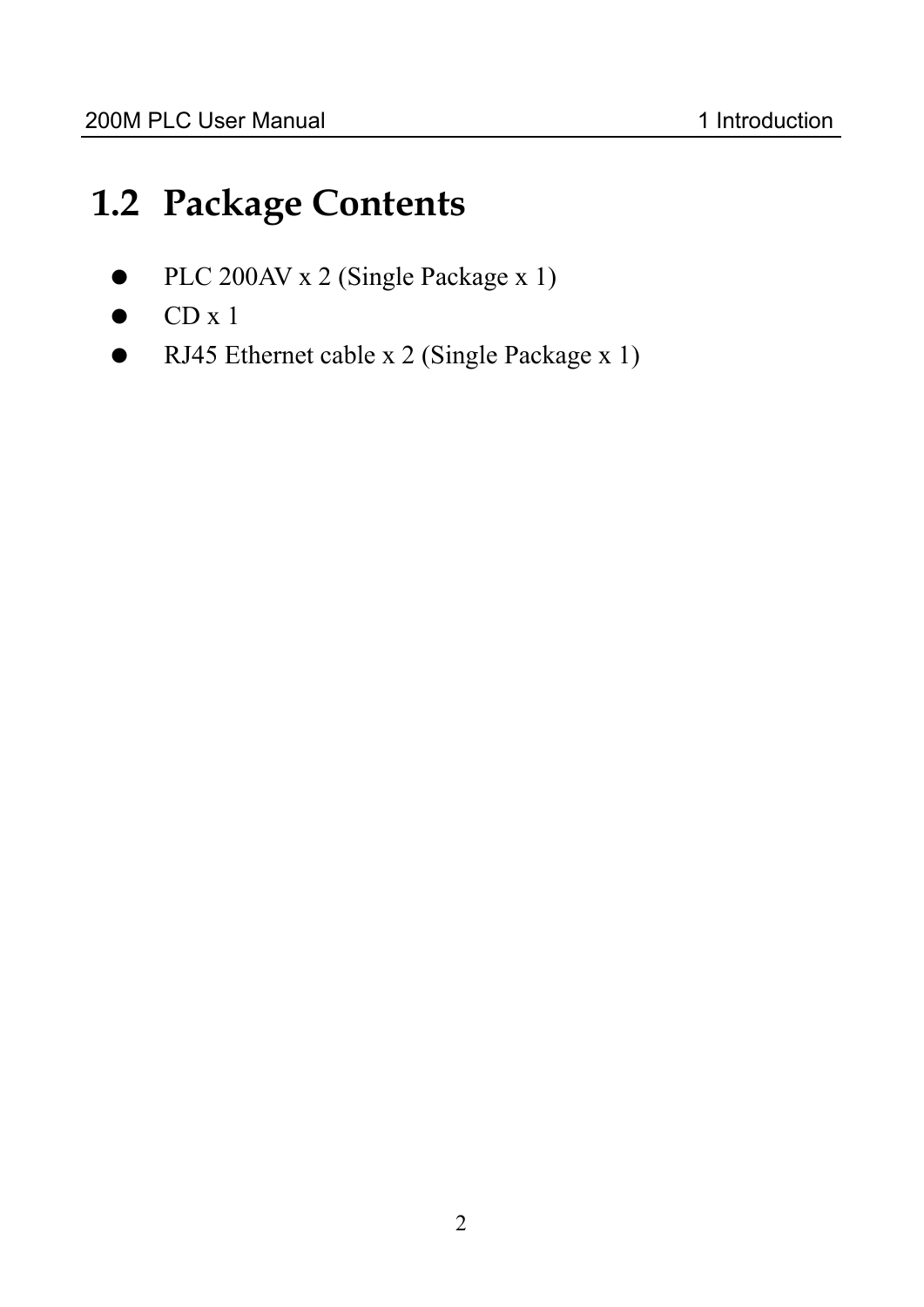# **2 Safety Notice**

This device is intended for connection to the AC power line. For installation instructions, please refer to the installation section of this guide. The following precautions should be taken when using this product.

- Read all instructions before installing and operating this product.
- Follow all warnings and instructions marked on the product.
- Unplug the device from the wall outlet before cleaning. Use a damp cloth for cleaning. Do not use liquid cleaners or aerosol cleaners.
- Do not operate this product near water.
- This product should never be placed near or over a radiator or heat register.
- Do not use an extension cord between the device and the AC power source.
- Only a qualified technician should service this product. Opening or removing covers may result in exposure to dangerous voltage points or other risks.
- The socket-outlet shall be installed near the equipment and shall be easily accessible.
- Unplug the device from the wall outlet and refer the product to qualified service personnel for the following conditions:
	- If liquid is spilled into the product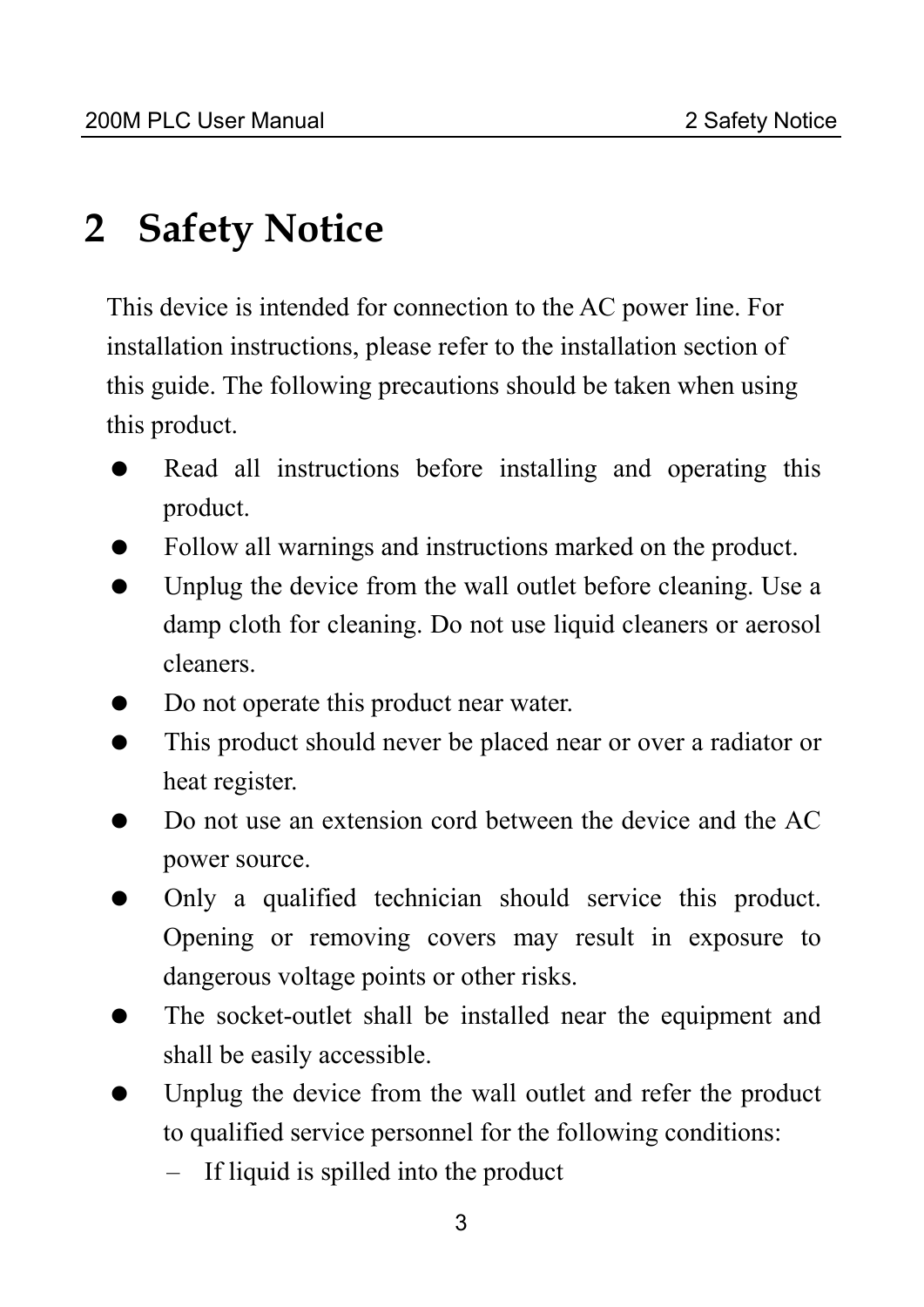- If the product is exposed to rain or water
- If the product does not operate normally when the operating instructions are followed
- If the product exhibits a distinct change in performance

## **FCC**

This device complies with Part 15 of the FCC Rules. Operation is subject to the following two conditions: (1) this device may not cause harmful interference, and (2) this device must accept any interference received, including interference that may cause undesired operation.

Changes or modifications not expressly approved by the party responsible for compliance could void the user's authority to operate the equipment.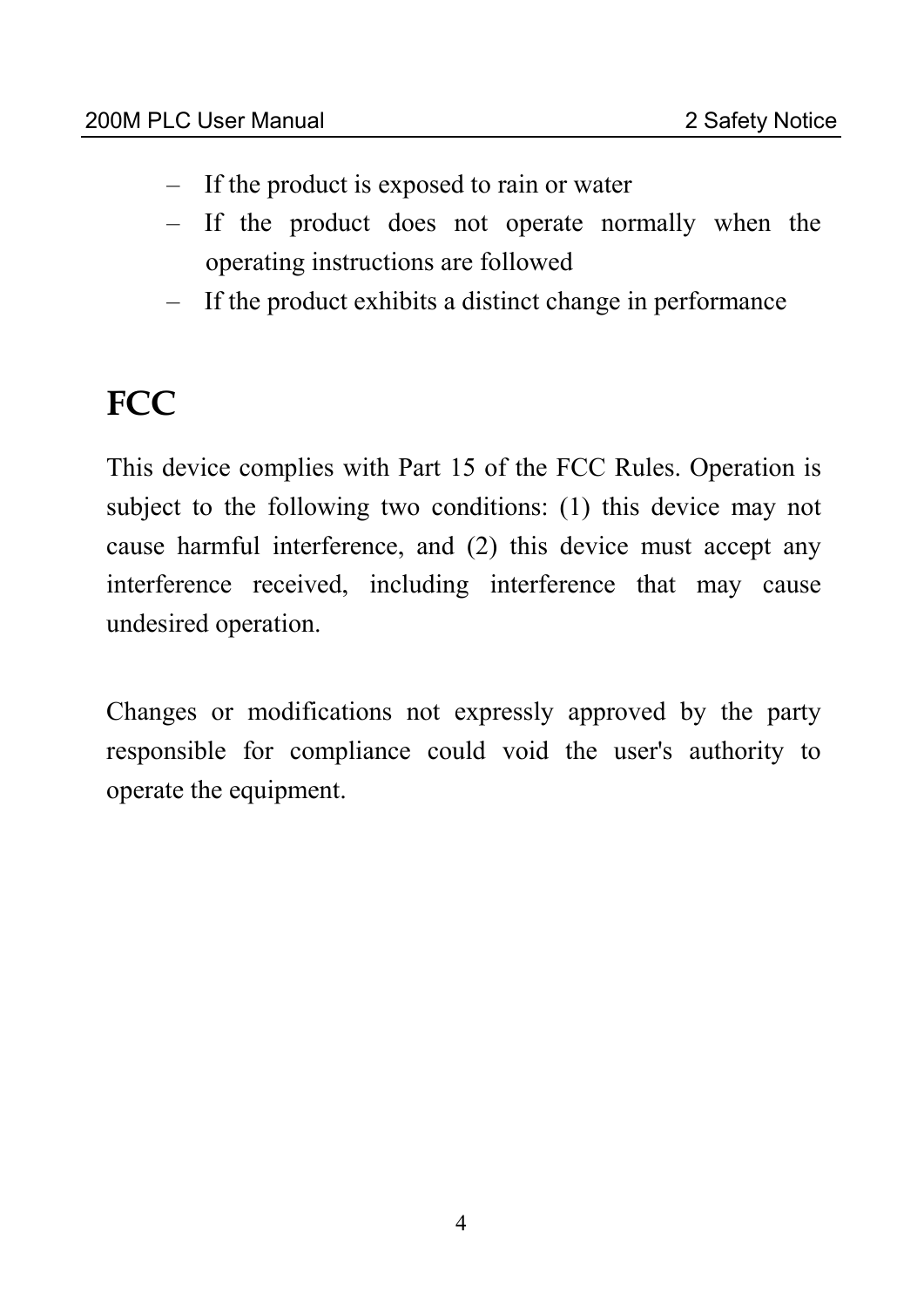# **3 Getting to Know the Adapter**

#### **3.1 Ethernet Interface**

The Ethernet port connects to an Ethernet network cable. The other end of the cable connects to your computer or other Ethernet-enabled network device.

### **3.2 Buttons on the Adapter**



Figure 1 Side panel

**RST**: The **RST** button can restore the factory defaults.

**NMK**: The **NMK** button is used to set the membership state.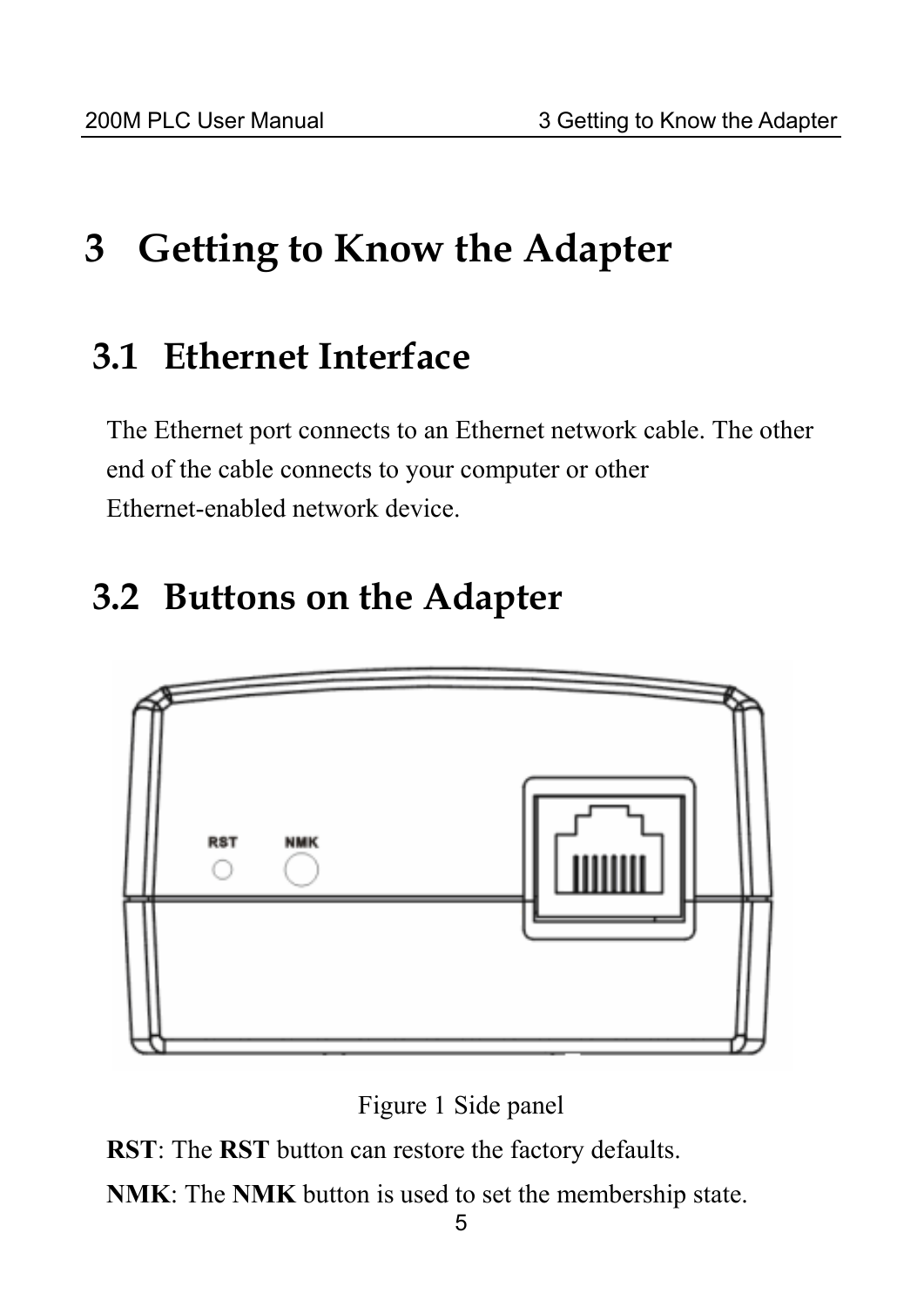- Pressing and holding the NMK buttons for more than 10 seconds which randomizes the NMK value.
- Pressing and holding the NMK button for greater than 3 seconds, which becomes a member of existing AVLN.

### **3.3 LEDs on the Adapter**

All LEDs on the adapter are located on the front panel. There are 3 LEDs to indicate the status of the adapter.

- **Power**: Green. It lights up when the Adapter is powered on.
- **Ethernet**: Green. It flashes to indicate activity over the Ethernet connection.
- **Data:** Green. It flashes to indicate activity over the powerline connection.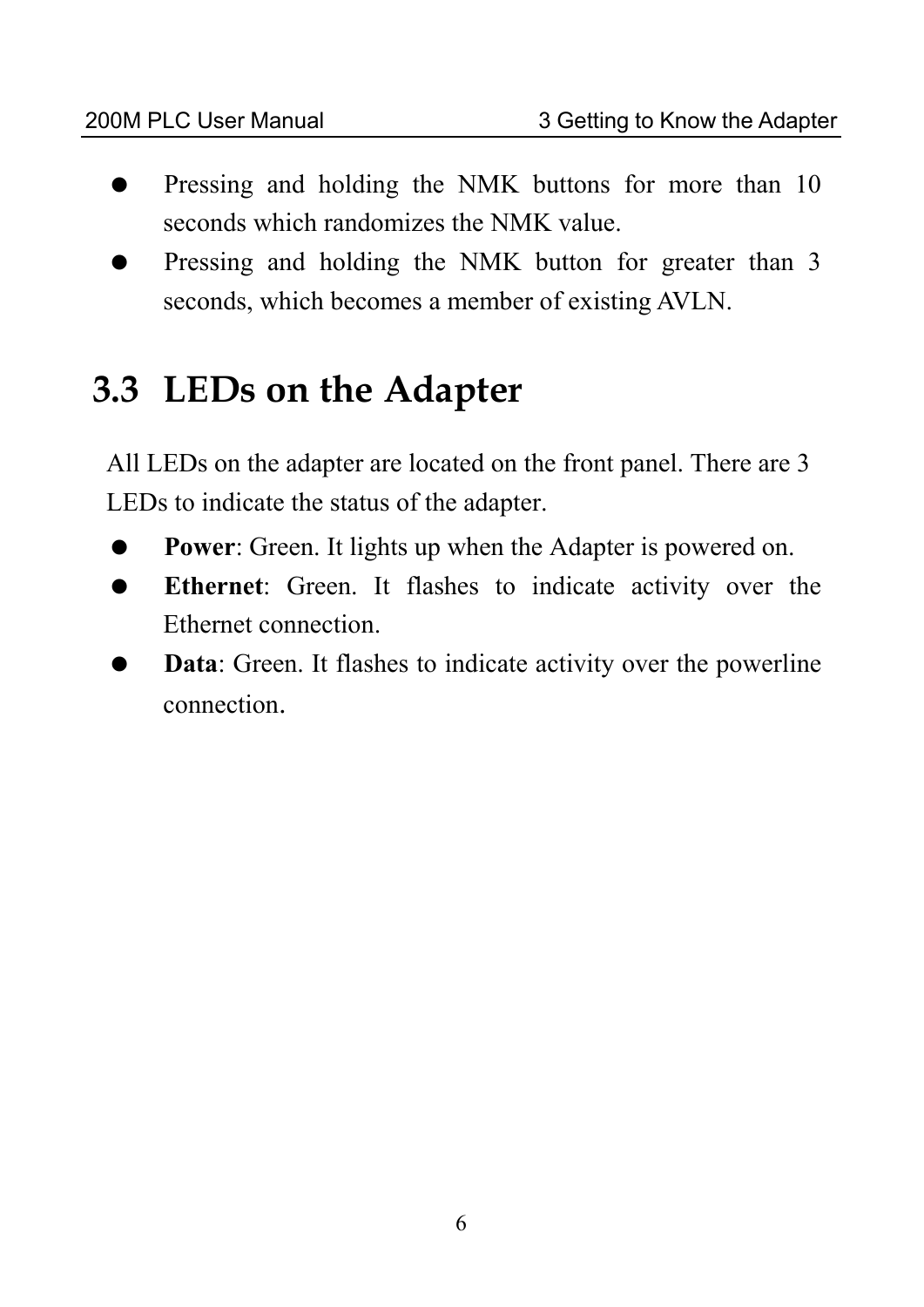

Figure 2 Top view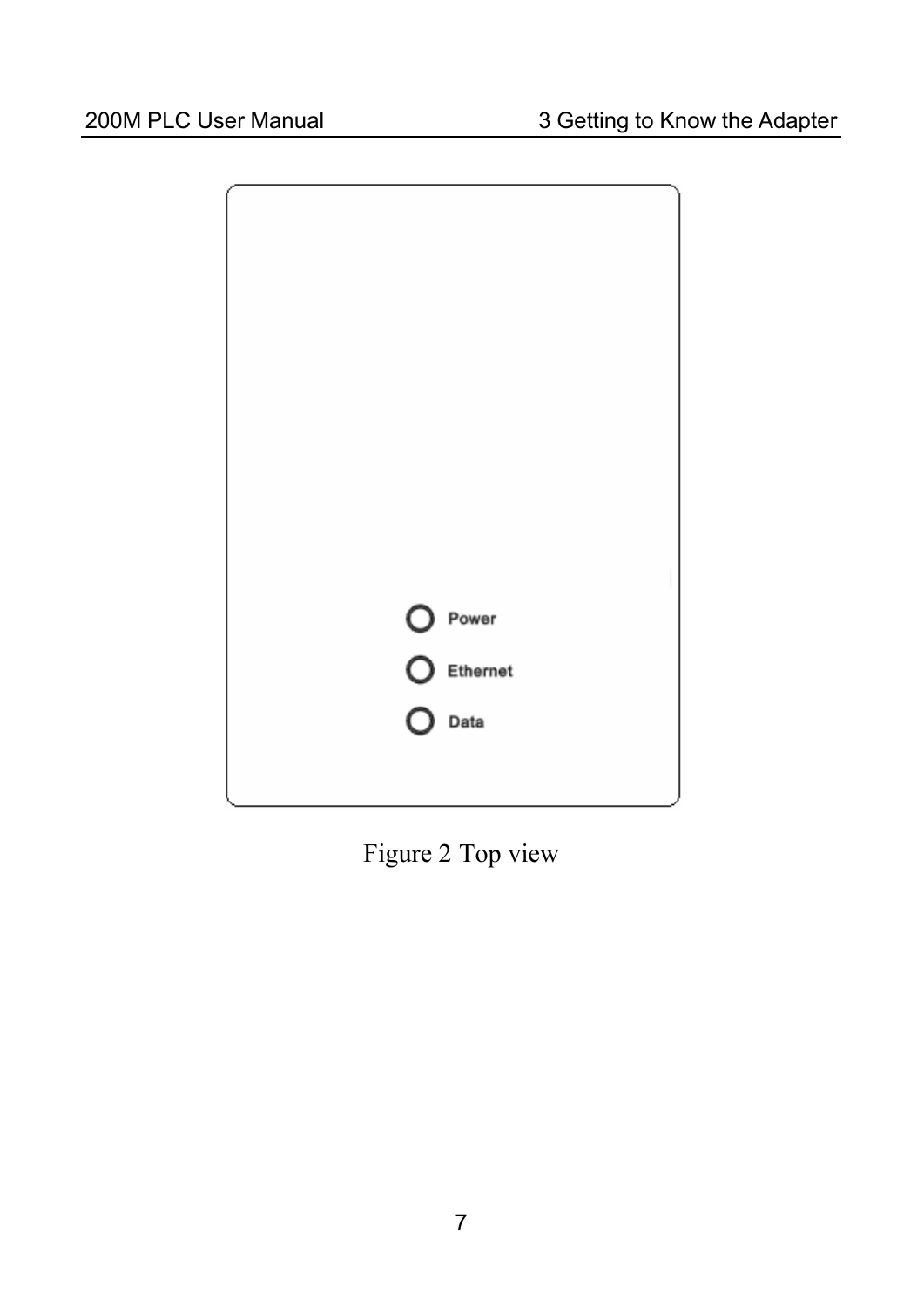### **4 How to Install the Utility**

- **Step 1** Before installing this utility, verify that no other Powerline utility is installed on your computer. If another utility is installed, uninstall it and restart your computer.
- **Step 2** Insert the Utility CD into the CD-ROM of the computer. Then select the **PLC 200AV Utility Installation** folder and run setup.exe. Follow the steps to install the Utility Program. No password or CD-Key is required.
- **Step 3** The installation utility is similar to the window shown in Figure 3. Click **Next** to continue.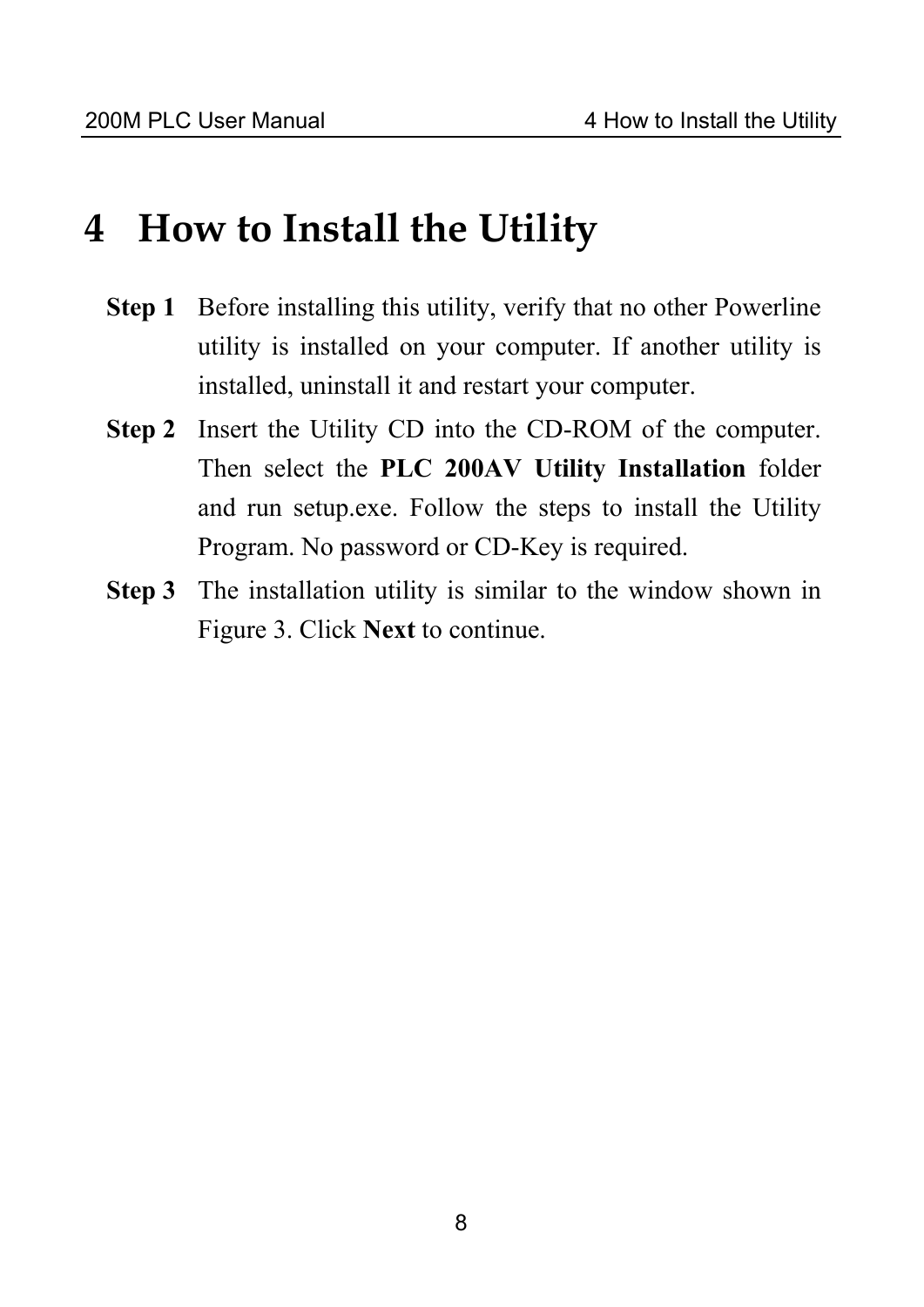| Power Packet5.0 x86Setup                                                                                                                                                                                                                                                                              |        |        |        |
|-------------------------------------------------------------------------------------------------------------------------------------------------------------------------------------------------------------------------------------------------------------------------------------------------------|--------|--------|--------|
| Welcome to the Power Packet5.0 x86Setup<br>Setup Wizard                                                                                                                                                                                                                                               |        |        |        |
| The installer will guide you through the steps required to install Power Packet5.0 _x86Setup on your<br>computer.                                                                                                                                                                                     |        |        |        |
| WARNING: This computer program is protected by copyright law and international treaties.<br>Unauthorized duplication or distribution of this program, or any portion of it, may result in severe civil<br>or criminal penalties, and will be prosecuted to the maximum extent possible under the law. |        |        |        |
|                                                                                                                                                                                                                                                                                                       | Cancel | < Back | Next > |

Figure 3 Setup wizard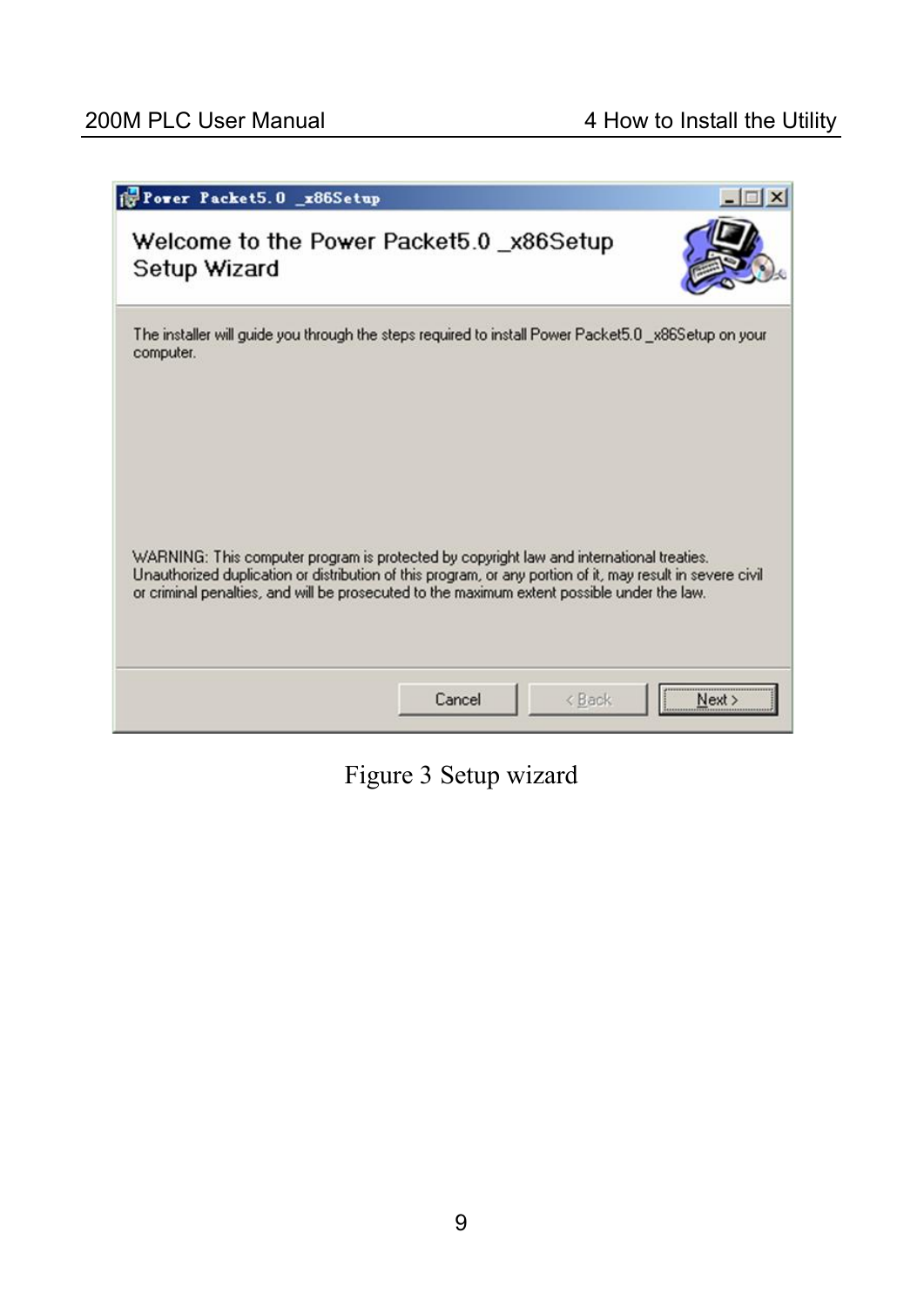| Power Packet5.0 _x86Setup                                                    |                                                                                                              | $\vert x \vert$ |
|------------------------------------------------------------------------------|--------------------------------------------------------------------------------------------------------------|-----------------|
| <b>Select Installation Folder</b>                                            |                                                                                                              |                 |
| The installer will install Power Packet5.0_x86Setup to the following folder. | To install in this folder, click "Next". To install to a different folder, enter it below or click "Browse". |                 |
| Folder:<br>C:\Program Files\Intellon\Power Packet5.0 _x86Setup\              |                                                                                                              | Browse          |
|                                                                              |                                                                                                              | Disk Cost       |
|                                                                              | Install Power Packet5.0_x86Setup for yourself, or for anyone who uses this computer:                         |                 |
| $C$ Everyone                                                                 |                                                                                                              |                 |
| <b>C</b> Just me                                                             |                                                                                                              |                 |
|                                                                              | < Back<br>Cancel                                                                                             | Next >          |

Figure 4 Select Installation Folder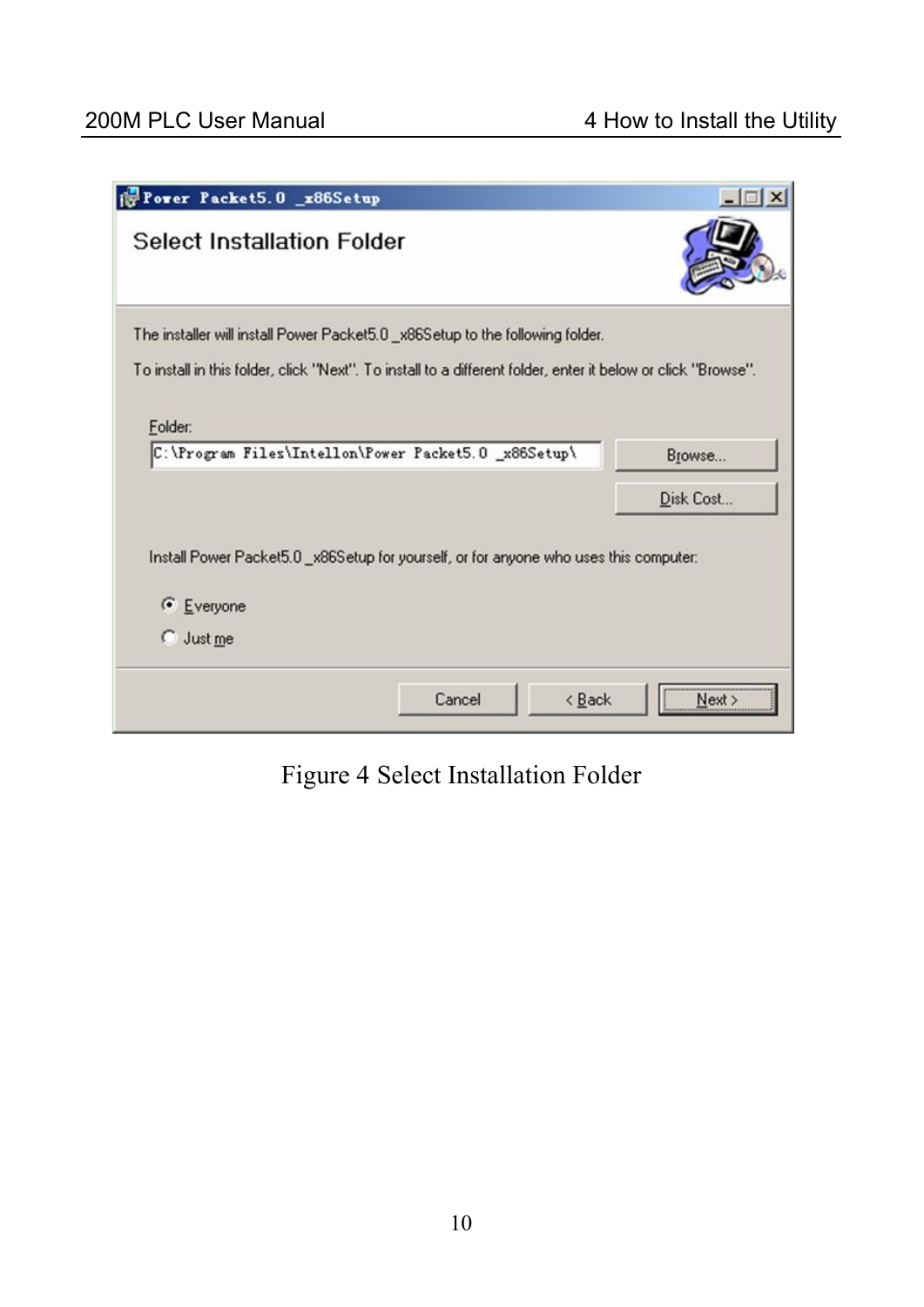

Figure 5 Installation completed

**Step 4** Click **Close** to complete installation.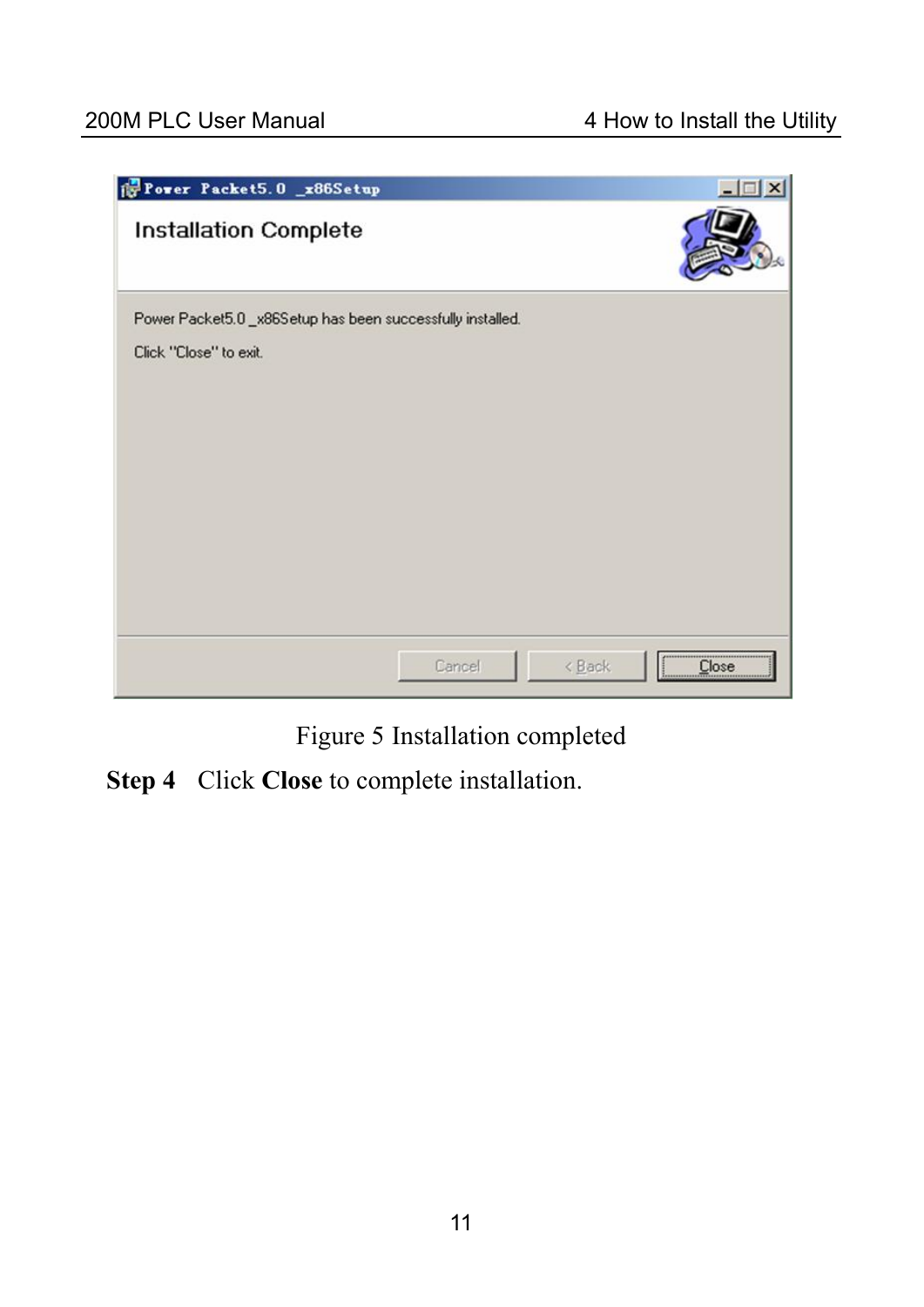## **5 How to Use the Utility Software**

#### **5.1 Main Tab**

The **Main** tab provides a list of all powerline devices logically connected to the computer when the utility is running. The top panel shows local HomePlug devices connected to the network interface card (NIC) of the computer. Click **Connect** to its right. Once connected to the local device, the utility automatically scans the power line periodically for any other HomePlug device. If no local HomePlug device is discovered, the status area above the **Connect** button indicates with a message **NO HOMEPLUG ADAPTERS DETECTED**.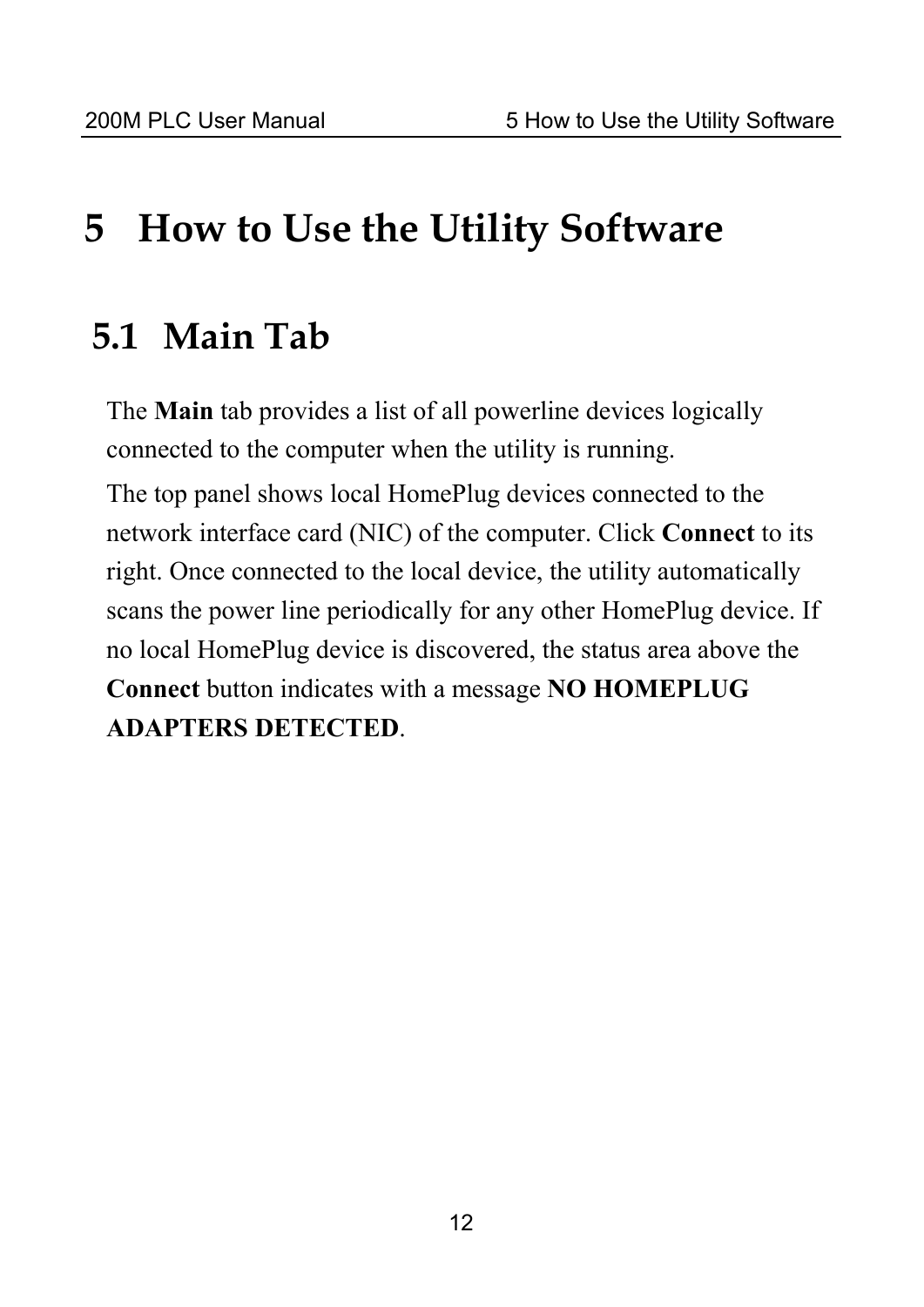| Power Packet5.0 x86<br>Main<br>Privacy   Diagnostics   About  <br>Local Device(s) on your computer:<br>Device Type<br>Powerline device | <b>MAC Address</b><br>00:1E:E3:00:26:C6 | --------------------------<br>Connect | Connected on Powerline device. |                    | $\vert x \vert$ |
|----------------------------------------------------------------------------------------------------------------------------------------|-----------------------------------------|---------------------------------------|--------------------------------|--------------------|-----------------|
| 4 Powerline Devices detected:                                                                                                          | Network Type: Public                    |                                       |                                | Autoscan On        |                 |
| Device Name                                                                                                                            | Password                                | Quality                               | Rate (Mbps)                    | <b>MAC Address</b> |                 |
| Device 3                                                                                                                               |                                         | <b>THE REAL PROPERTY AND REAL</b>     | 125.00                         | 00:1E:E3:00:26:C9  |                 |
| Device 2                                                                                                                               |                                         | <b>THE REAL PROPERTY AND REAL</b>     | 92.00                          | 00:1E:E3:00:26:CA  |                 |
| Device 1                                                                                                                               |                                         | <b>THE REAL PROPERTY AND LOCAL</b>    | 98.00                          | 00:1E:E3:00:26:CD  |                 |
| Device 5                                                                                                                               |                                         | <b>HIIIIIIIIIIIIIIII</b> IIII         | 120.00                         | 00:1E:E3:00:26:CE  |                 |
|                                                                                                                                        | Rename                                  | Enter Password                        |                                | Scan<br>Add        |                 |
|                                                                                                                                        |                                         |                                       |                                | Close              | Cancel          |

#### Figure 6 Main Tab information

The lower panel displays all HomePlug remote devices discovered on the current logical network. The total number of remote devices connected on the same network can be found on top of the Remote device panel. The Network type (Public or Private) is also displayed based on the network status of the local device. The scan status option is displayed on the top right corner above the Remote devices panel showing whether the Autoscan functionality is turned ON or OFF. The following information is displayed for all devices that appear in the lower panel.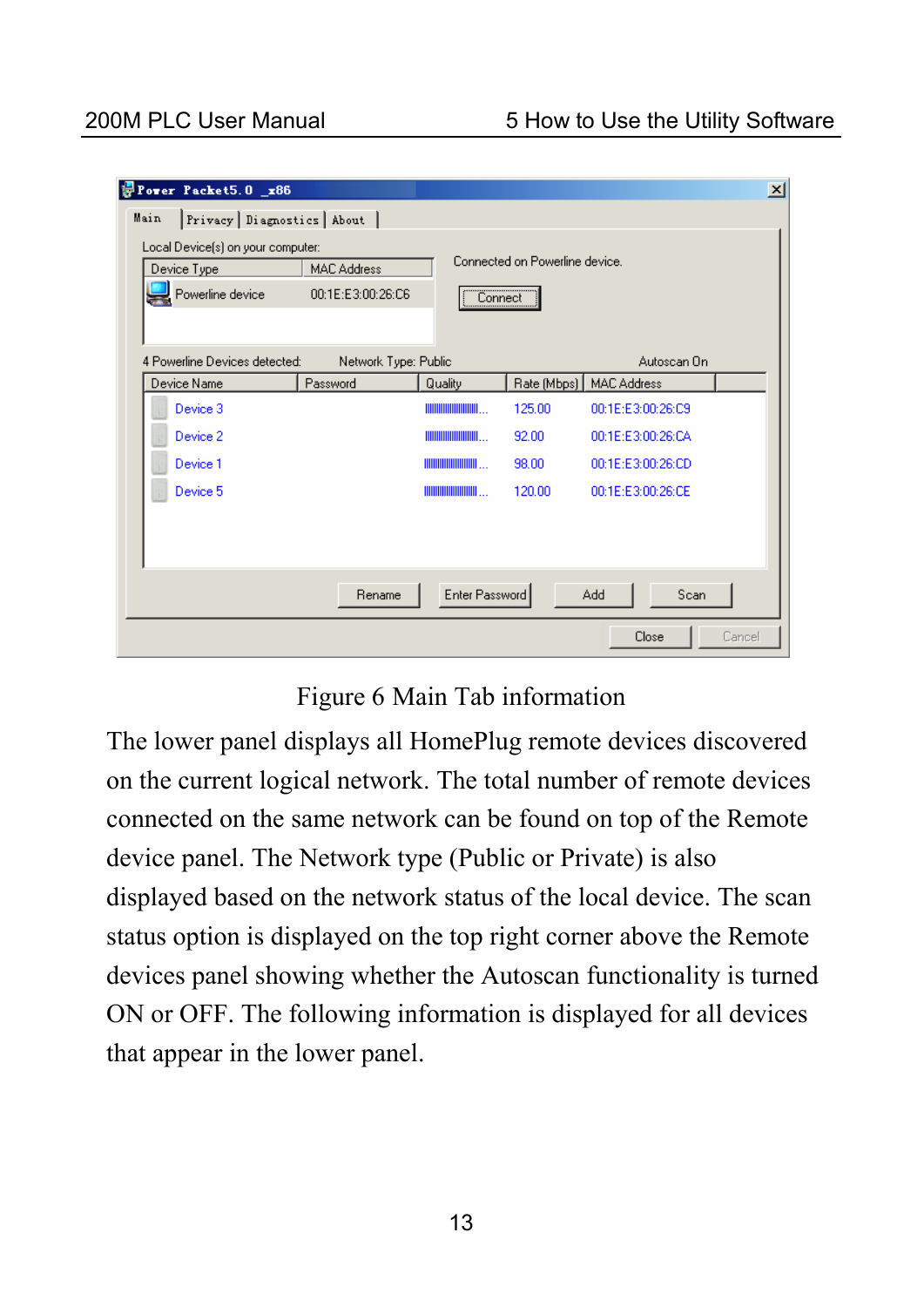#### **Device Name**

This field shows the default device name. You can change the name by either clicking **Rename** or clicking the name and editing the name.

#### **MAC Address**

This field shows the MAC address of the remote device.

#### **Password**

By default, this field is blank. You can click **Enter Password** and enter the password.

To set the **Password** of the device (required when creating a private network), click the device name in the lower panel to select the device, and click **Enter Password**. A dialog box appears as shown in Figure 7to enter the password. The selected device name is shown above the password field and you can verify the password by clicking **OK**. The **Password** field accepts the Device password in any case format, with or without dashed between them.

A confirmation box appears if the password is entered correctly. If a device is not found, you are notified along with the suggestions to resolve common problems. This process might take a few seconds.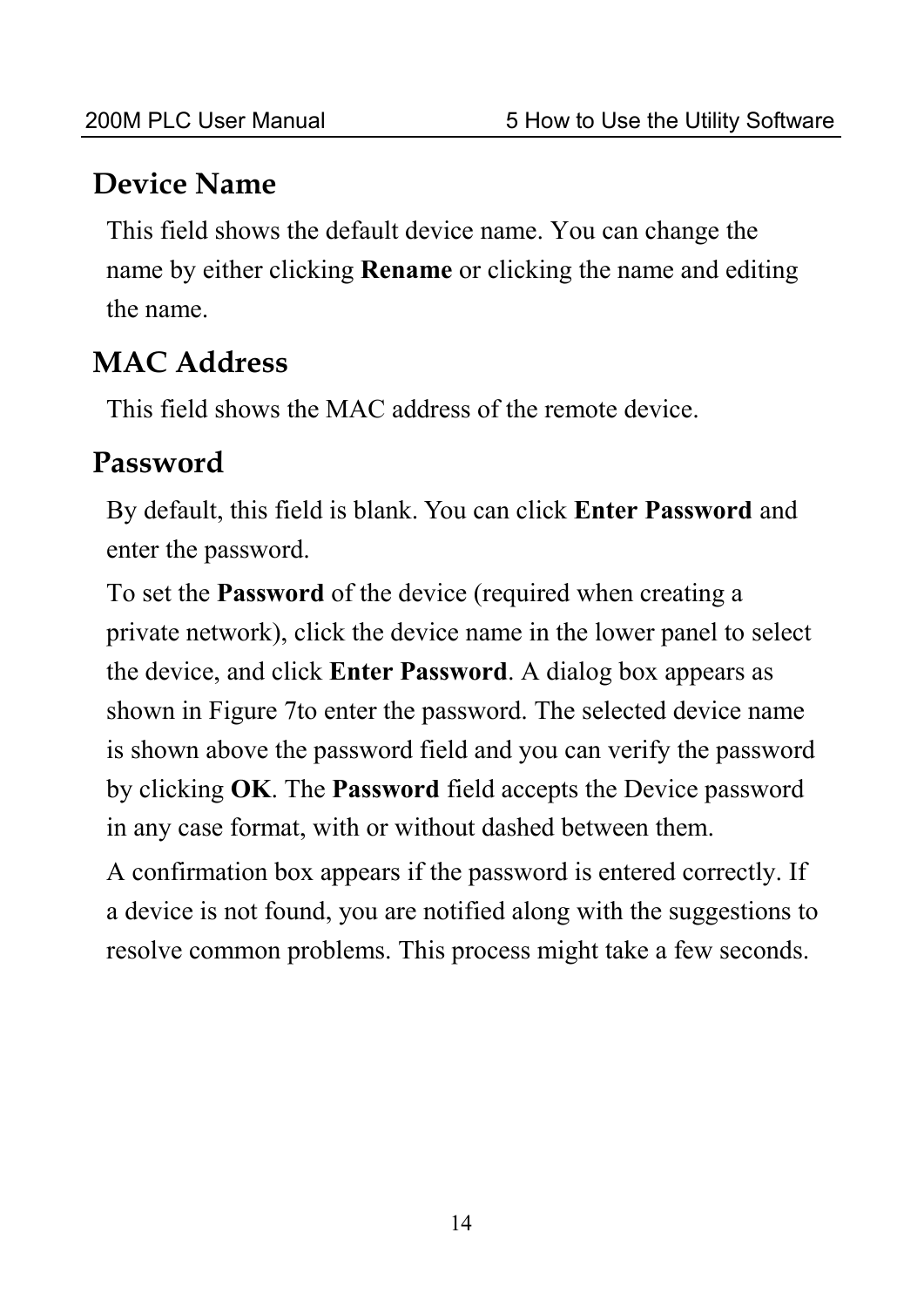

Figure 7 Setting device password

#### **Add**

This button is used to add a remote device to the existing network by entering the device password of the device. A dialog box appears as shown below in Figure 8. The dialog box allows you to enter the device name and the password.

A confirmation box appears if the password is entered correctly and if the device is found in the powerline network. If a device is not found, you are notified along with suggestions to resolve the common problems.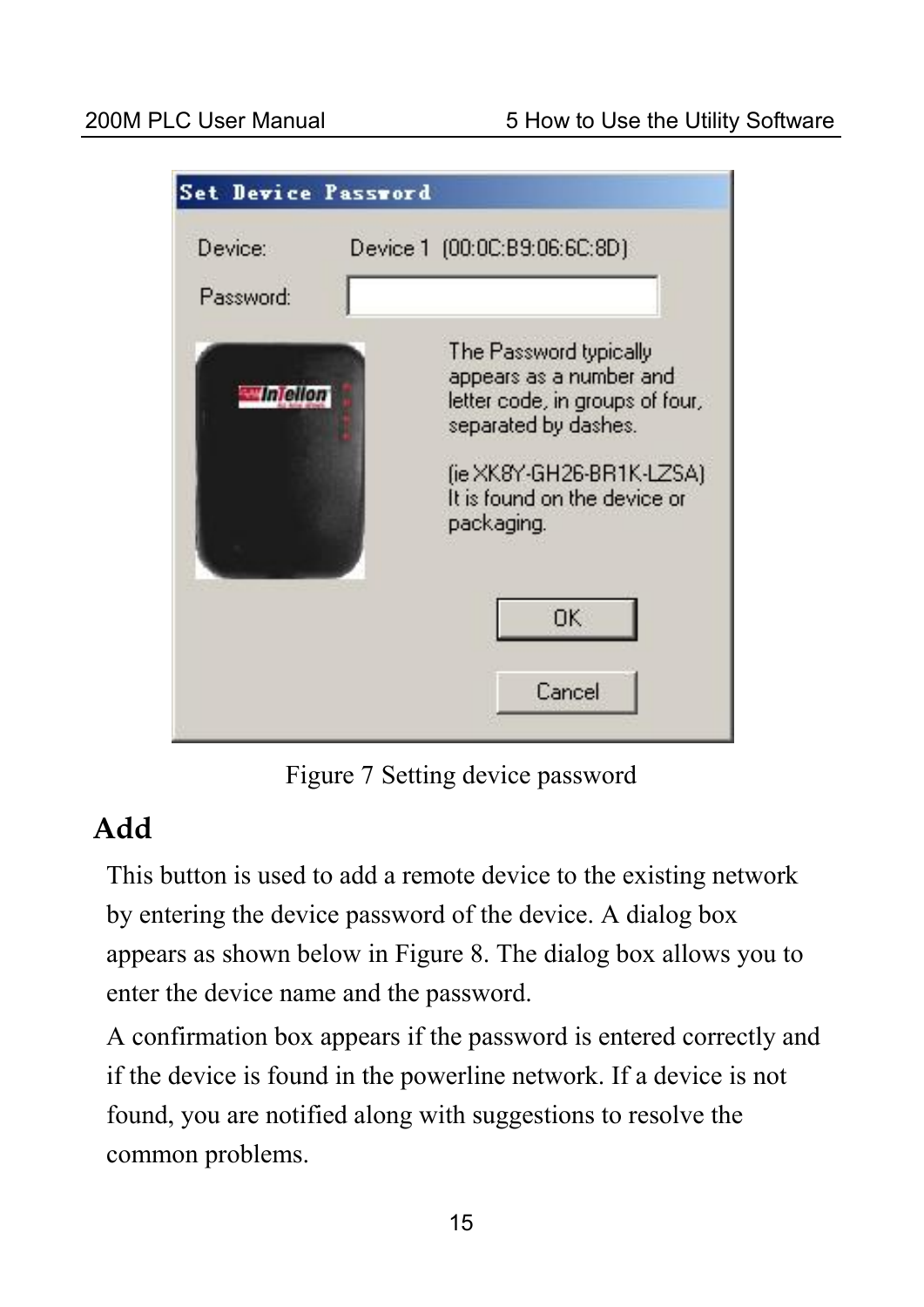

Figure 8 Adding a remote device

*Note: The device must be present on the power line (plugged in) in order for the password to be confirmed and added to the network. If the device fails to be located, a warning message appears.* 

#### **Scan**

This button is used to perform an immediate search of the HomePlug devices connected to the Powerline network. By default, the utility automatically scans every few seconds and updates the display screen.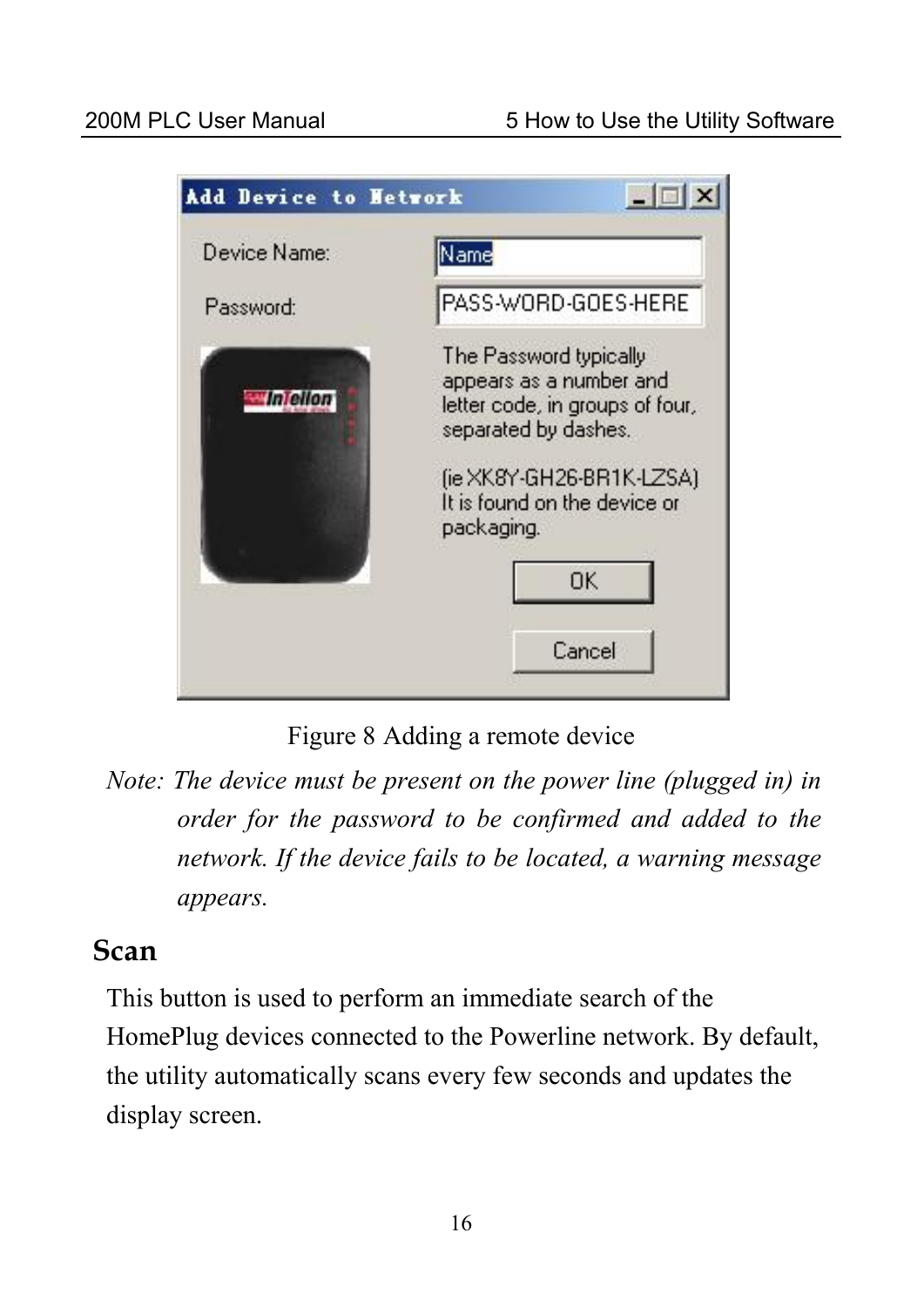## **5.2 Privacy Tab**

The **Privacy** tab provides you an option to maintain security for your logical network and also to select the devices that should be included in the network. The appearance is shown in Figure 9.

All HomePlug devices are shipped using a default logical network (network name), which is normally **"HomePlug"**. The **Privacy** tab allows you to change to a private network by changing the network name (network password) of devices.

To reset to the HomePlug network (Public), enter *HomePlug* as the network name or click **Use Default**.

| HomePlugAV                                                                            | 0 <sub>R</sub> | Use Default (Public Network)                                  |                       |
|---------------------------------------------------------------------------------------|----------------|---------------------------------------------------------------|-----------------------|
| Do not share the network name with others you do not want to be part of this network. |                |                                                               |                       |
| Place On This Network                                                                 |                | Only the device attached to this computer (the Local Device). |                       |
|                                                                                       |                | (Isolates this computer from others);                         | Set Local Device Only |

Figure 9 Privacy tab

*Note: Changing the network name to anything other than HomePlug shows the network type on the Main tab as Private.*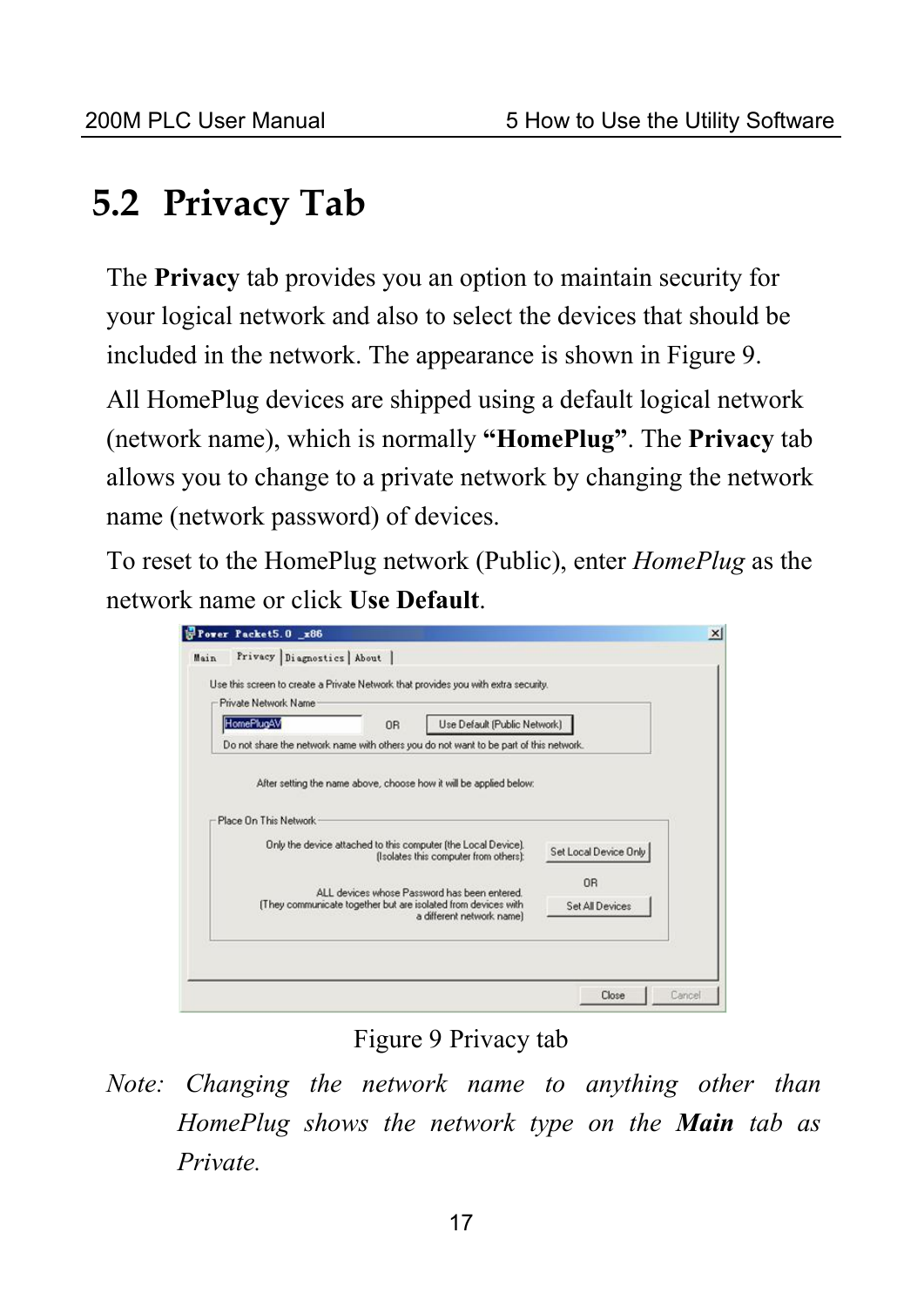#### **Set Local Device Only**

This button can be used to change the network name (network password) of the local device. If a new network password is entered, all devices shown in the Main panel prior to this no longer appear in the new network, effectively making the local devices not to communicate to the devices that were in the old logical network. Devices previously set up with the same logical network (same network name) appear in the device list after you select this option.

#### **Set All Devices**

This button is used to change the logical network of all devices that appear on the **Main** panel whose device passwords are entered for the same logical network. A dialog box appears to report the success of this operation. For devices whose device passwords are not entered, this operation fails and a failure message is reported.

## **5.3 Diagnostics Tab**

The **Diagnostics** tab shows System information and a history of all remote devices over a period of time. The appearance is shown in Figure 10.

The upper panel shows technical data concerning software and hardware present on the host computer that are used to communicate over HomePlug on the Powerline network. It should include the following:

Operating System Platform/Version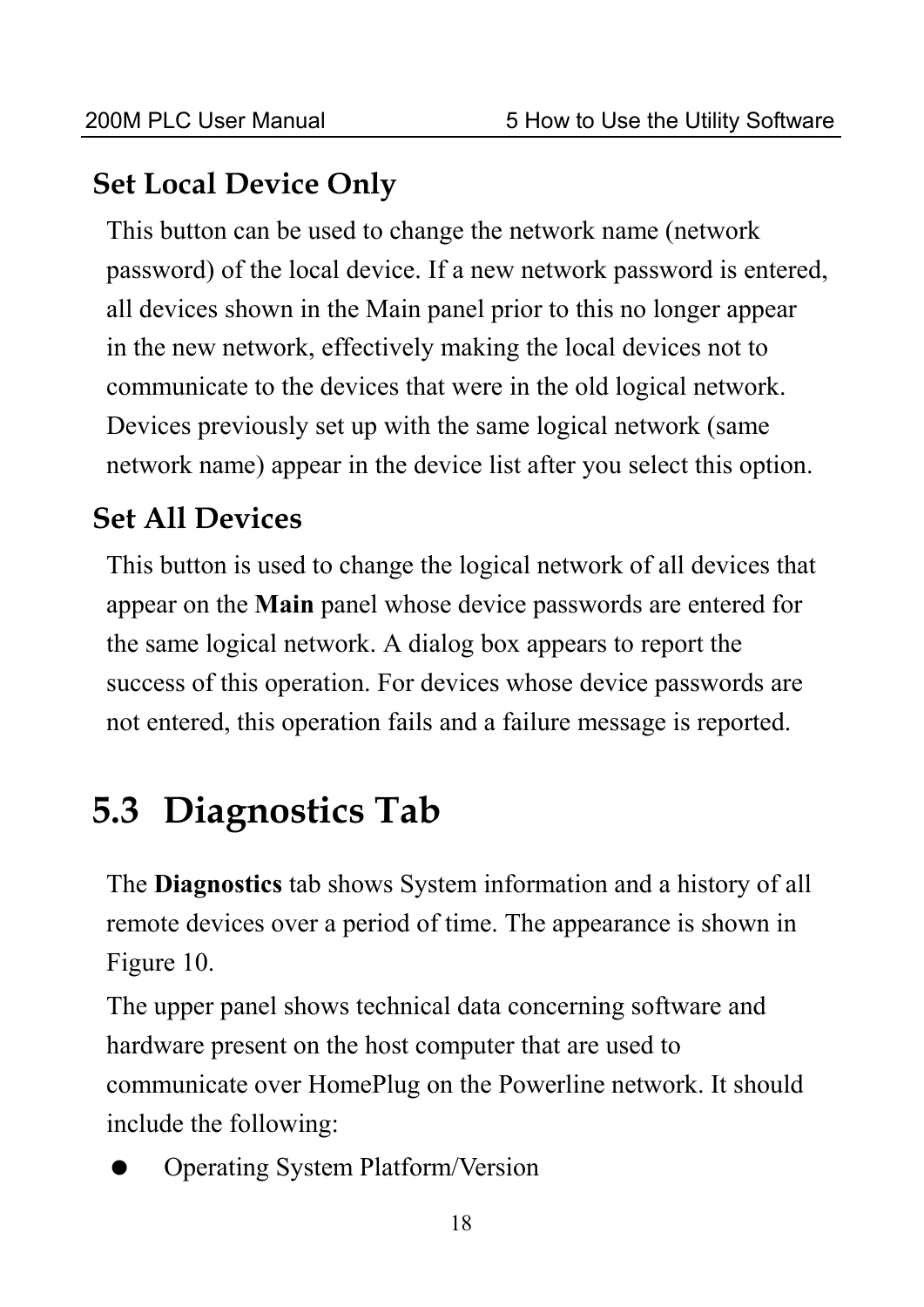- **•** Host Network Name
- $\bullet$  User Name
- MAC Address of all NICs (Network interface card) connected to the host
- Identify versions of all Driver DLLs and Libraries used (NDIS) and optionally
- HomePlug chipset manufacturer name (Turbo Only devices)
- MAC Firmware Version (Turbo Only devices)
- MAC addresses of all devices connected locally to the host
- Version of the Configuration Utility
- Vendor name

| System Information<br>Vendor: Intellon<br>Firmware: HP 1.0 | Dn NIC #1 MAC = 00:1A:A0:3A:26:F7<br>HomePlug Device #1 MAC = 00:1E:E3:00:26:C6<br>Network name: HomePlugAV<br>Reads: 111129 (0 KB), Writes: 34840 (0 KB)<br>Drops = 0, Fails = 0, Highest = 0.00 Mbps. Lowest = 0.00 Mbps |                                                                          |                                    |                                                     | $\blacktriangledown$                                         |
|------------------------------------------------------------|----------------------------------------------------------------------------------------------------------------------------------------------------------------------------------------------------------------------------|--------------------------------------------------------------------------|------------------------------------|-----------------------------------------------------|--------------------------------------------------------------|
| Remote Device History (Log)<br>Device                      | <b>MAC Address</b>                                                                                                                                                                                                         | Password                                                                 | Rate (Mbps)                        | Network                                             | Last Seen                                                    |
| Device 1<br>Device 2<br>Device 3<br>Device 5               | 00:1E:E3:00:26:CD<br>00:1E:E3:00:26:CA<br>00:1E:E3:00:26:C9<br>00:1E:E3:00:26:CE                                                                                                                                           | · not entered -<br>- not entered -<br>· not entered ·<br>- not entered - | 98.00<br>92.00<br>125.00<br>120.00 | HomePlug<br><b>HomePlug</b><br>HomePlug<br>HomePlug | May 09 11:41<br>May 09 11:41<br>May 09 11:41<br>May 09 11:41 |
| $\lceil$                                                   |                                                                                                                                                                                                                            |                                                                          |                                    |                                                     | $\cdot$                                                      |

Figure 10 Diagnostics tab

The lower panel contains a history of all remote devices seen on the computer over a certain period of time. All devices that were on the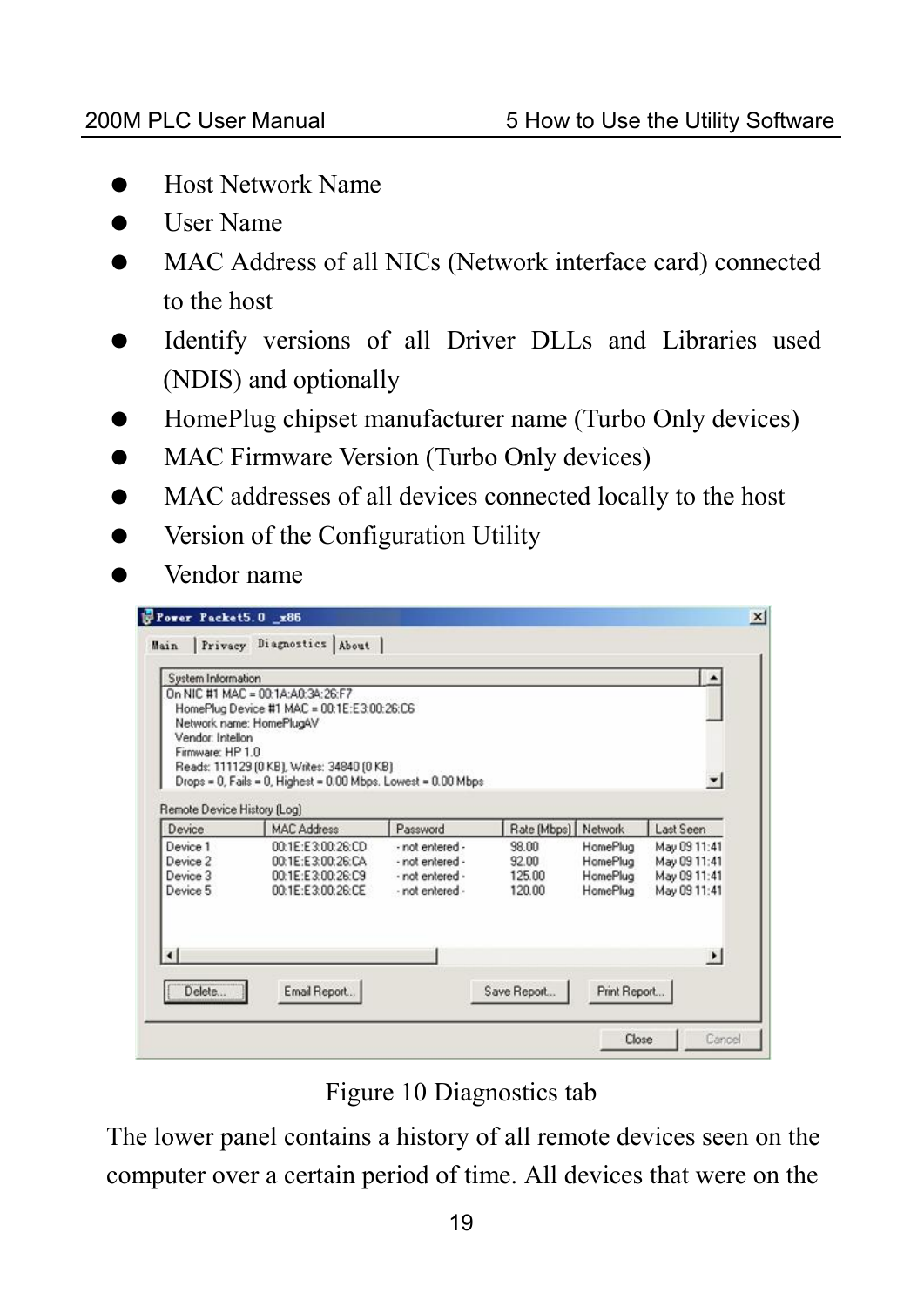powerline network are listed here along with a few other parameters. Devices that are active on the current logical network show a transfer rate in the **Rate** column. Devices on other networks or devices that may not exist are shown with a **?** in the **Rate** column. The following remote device information is available from the **Diagnostics** tab:

- Device Alias Name
- Device MAC Address
- Device Password
- Device Last known rate
- Device Last Known Network name
- HomePlug chipset manufacturer name
- Date device last seen on the network
- MAC Firmware Version

The diagnostics information displayed may be saved to a text file for later use, or be printed for reference for a technical support call. Devices, which are not part of the network anymore, can be deleted using the delete button. A dialog box pops up with a confirmation message if you try to delete a device whose password is entered.

## **5.4 About Tab**

The **About** tabs shows the software version and provides an HTML link to a website, such as www.PowerPacket.com. Clicking the web address field opens a web browser and takes you directly to the website.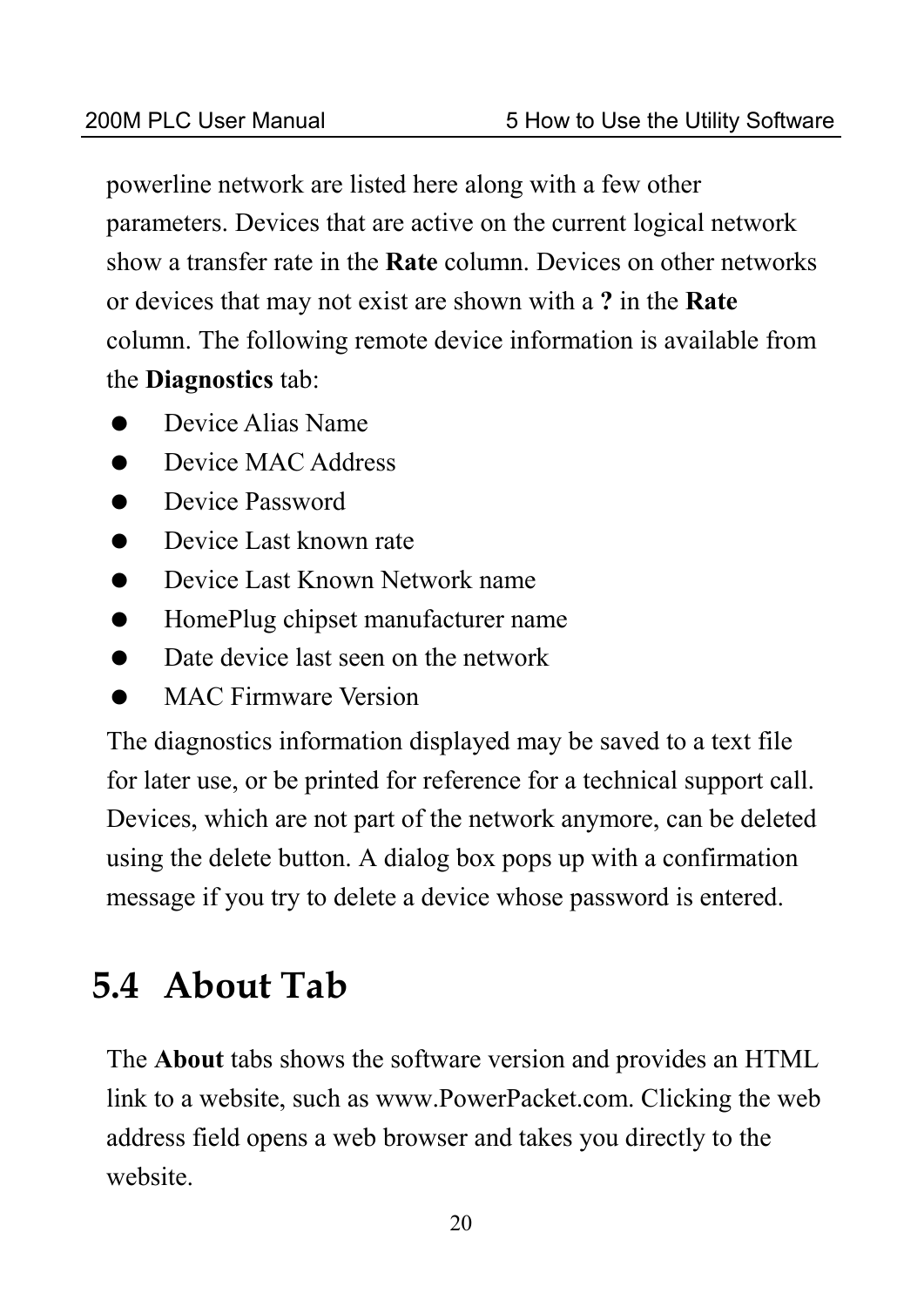| PowerPacket Utility                                               | $ ? $ - $ $ $\Box$ $\times$ |
|-------------------------------------------------------------------|-----------------------------|
| Privacy Diagnostics About<br>Main                                 |                             |
| <b>miellon</b><br>$\triangle$ $\triangle$ $\triangle$ $\triangle$ |                             |
| <b>NO NEW WIRES.</b>                                              |                             |
| PowerPacket Utility<br>Version:<br>V5.0, Build 1.6                |                             |
| Copyright © 2005 - 2008, Intellon Corp. All Rights Reserved.      |                             |
| http://www.intellon.com<br>Released: June 30, 2008                |                             |
| Preferences:                                                      |                             |
| V AutoScan                                                        |                             |
|                                                                   |                             |
|                                                                   |                             |
|                                                                   |                             |
| 关闭                                                                | 取消                          |

Figure 11 About tab

#### **Preferences**

The lower part of the panel may display options for turning the auto-scan feature on or off.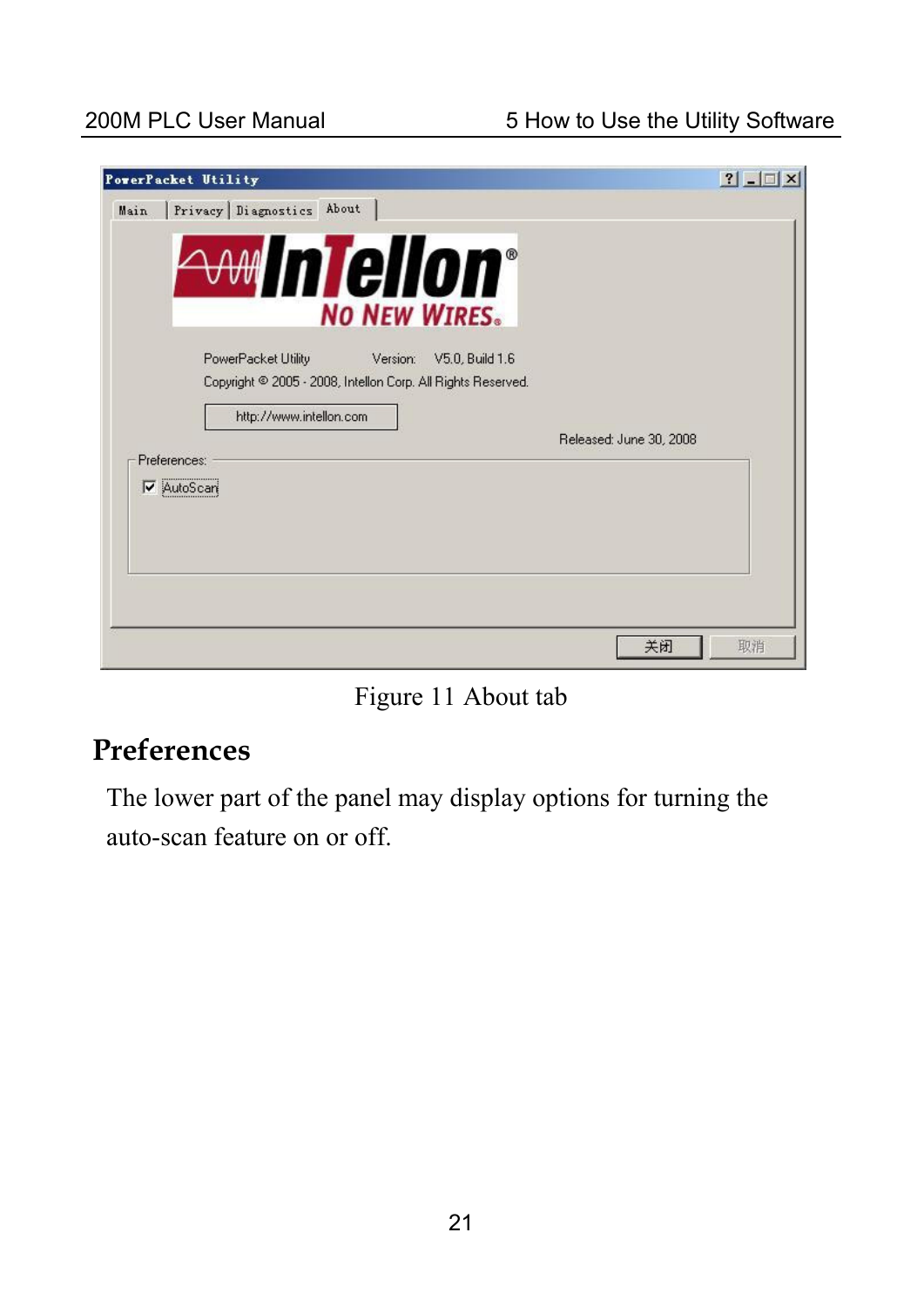## **6 How to Use the NMK Pushbutton**

This section describes how to add new devices to and remove old devices from, a HomePlug AV logical network (AVLN). Both operations can be accomplished by using an NMK pushbutton press.

You can monitor operation progress and outcome by observing the status of the Power LEDs.

# **6.1 Forming A HomePlug AV Logical Network**

When two devices with different NMK values are connected to the same powerline, and you want them to form a logical network, do as follows:

- (1) Press the NMK button on the first device A for less than 3 seconds.
- (2) Press the NMK button on the second device B for less than 3 seconds. The button on B must be pressed within 1 minute
- (3) Wait for connection to complete.

The Power LED on each device flashes evenly at 1-second intervals until the operation succeeds or fails. It illuminates steadily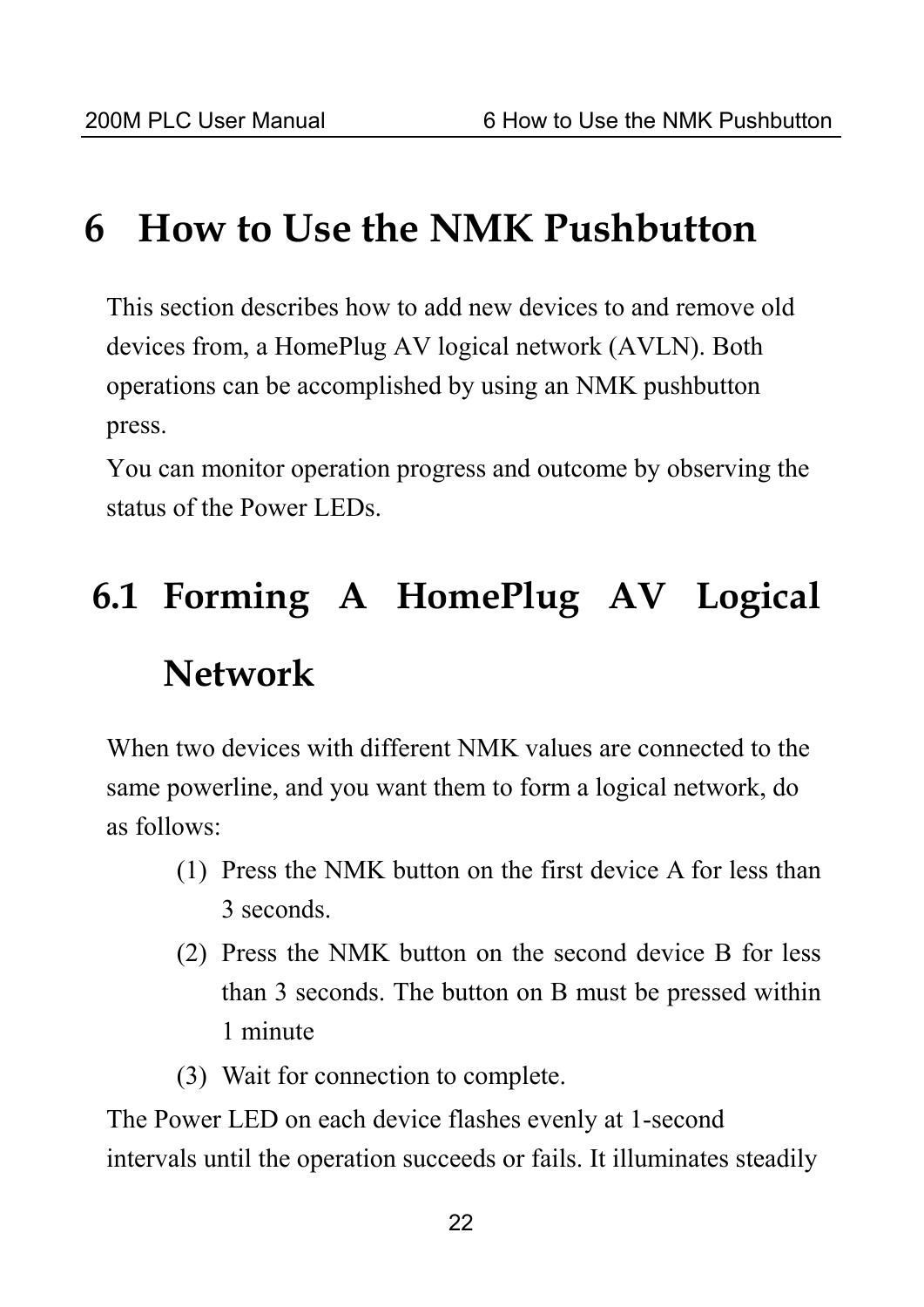on successful completion. If an error occurs, the Power LED on the 'adder' flashes unevenly until the pushbutton on the 'adder' is pressed again or the 'joiner' is reset by holding the pushbuttons down for more than 10 seconds.



Figure 12 Forming a HomePlug AV logical network

## **6.2 Joining a Network**

In this scenario, a network exists, and a new device, the 'joiner', wants to join the network. Any device on the existing network can serve as the 'adder'.

- (1) Press the pushbutton on the 'joiner' for at least 3 seconds.
- (2) Press the pushbutton on any network device for less than 3 seconds, making it the 'adder'. Please press this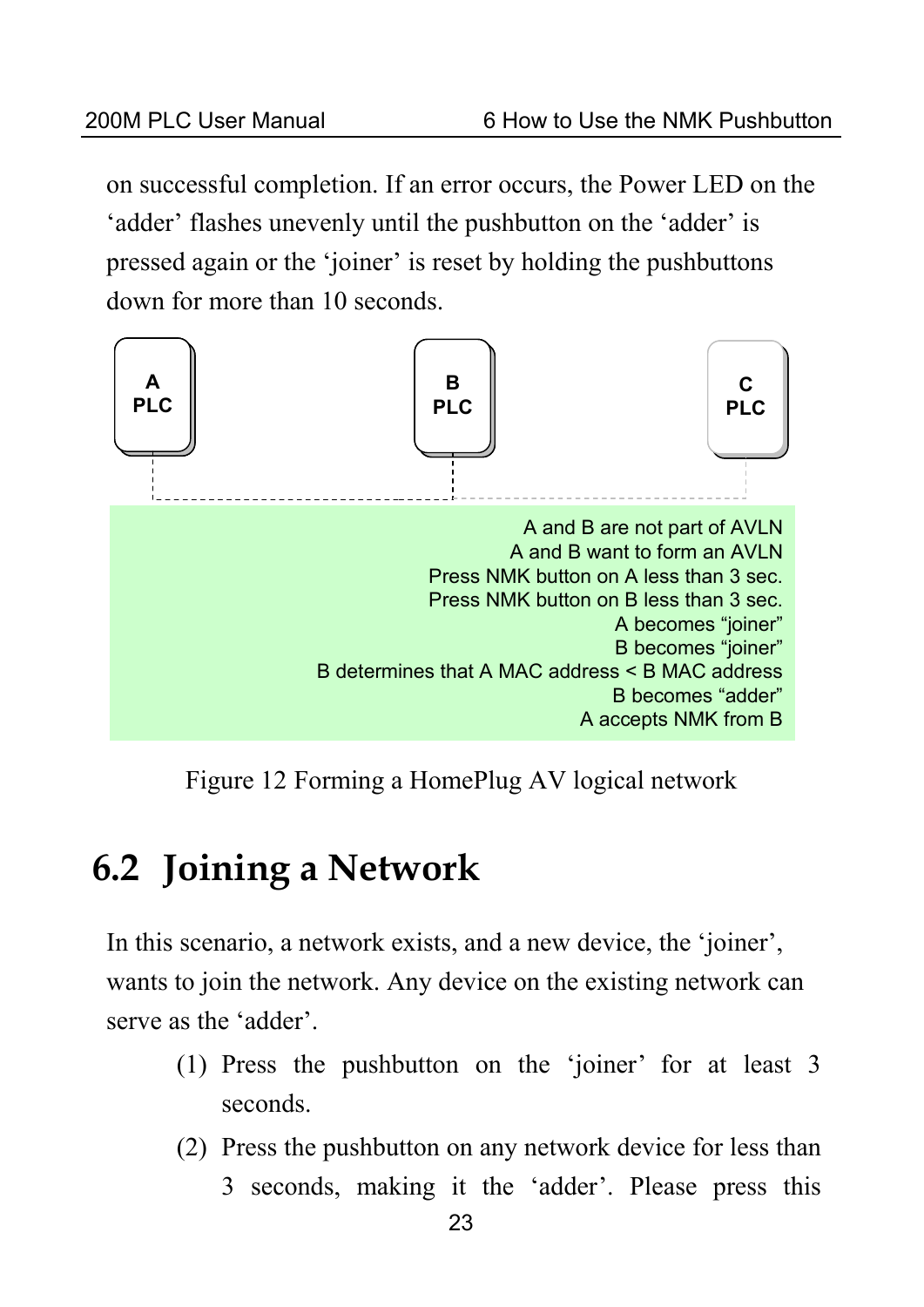pushbutton within 1 minute.

(3) Wait for connection to complete.

The Power LED on each device flashes at 1-second intervals until the process succeeds or fails. It illuminates steadily on success. If an error occurs, the Power LED on the 'adder' flashes unevenly until the pushbutton on the 'adder' is pressed again or the 'joiner' is reset by pressing the pushbutton for more than 10 seconds.



Figure 13 Joining a network

## **6.3 Leaving a Network**

To remove one device, the 'leaver', from an existing network, do as follows:

(1) Press the pushbutton on the 'leaver' for at least 10 seconds. The device resets and restarts with a random NMK.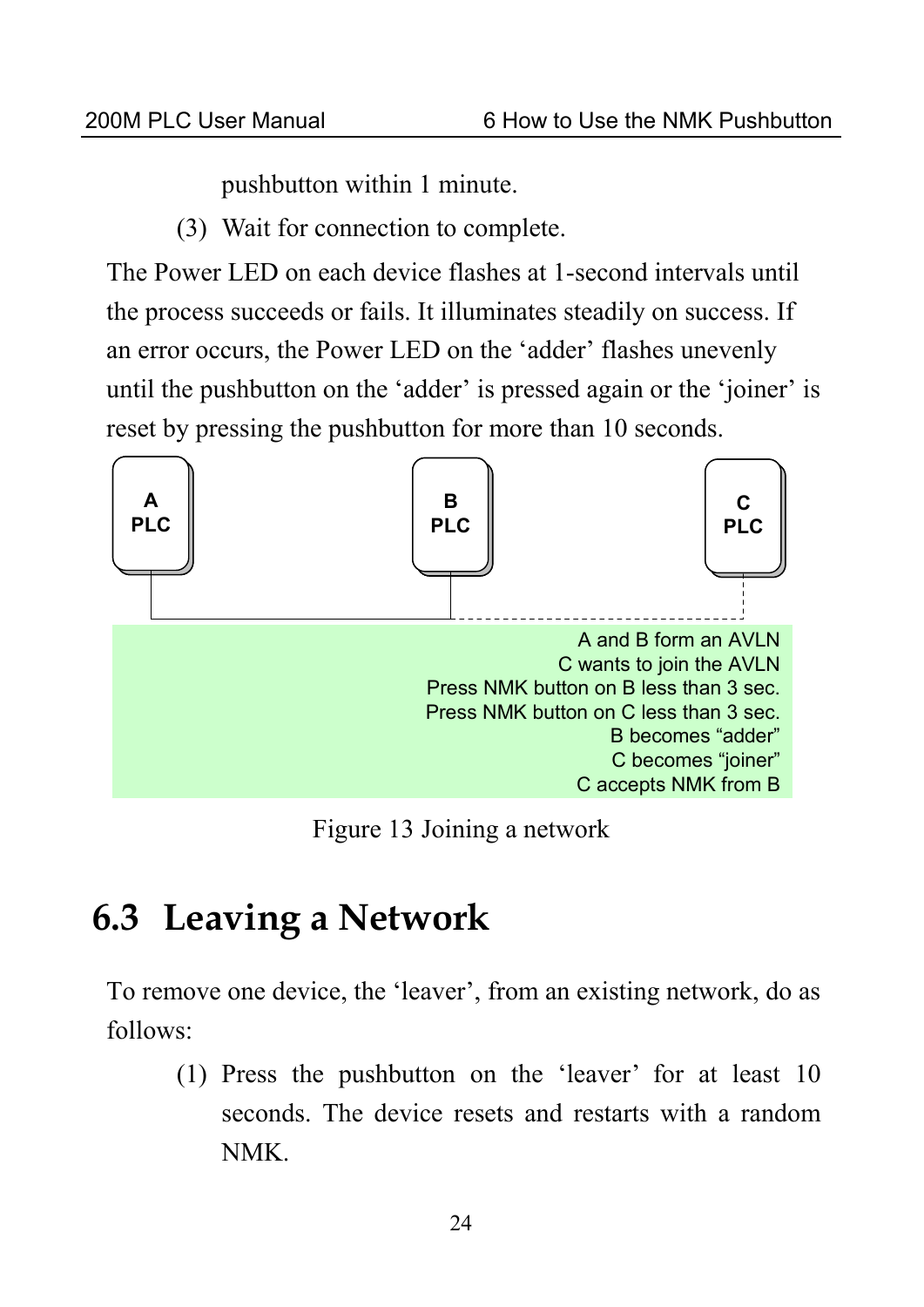(2) Wait for reset to complete.

The Power LED on the 'leaver' momentarily extinguishes during reset, flashes during restart, and then illuminates steadily. No errors occur.

Once the process completes, you may disconnect the device from the medium or join it to another logical network on the same medium.



Figure 14 Leaving a network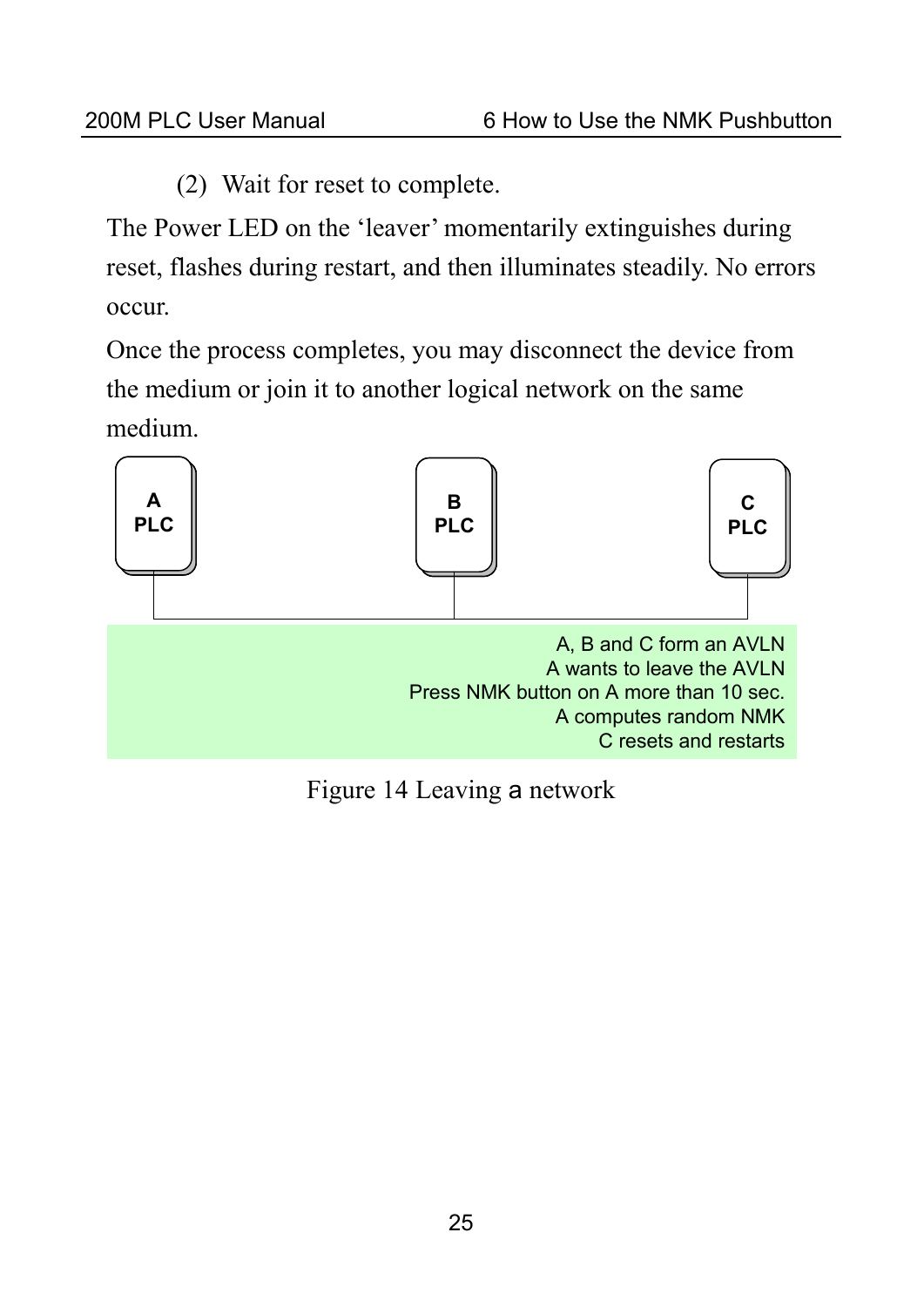# **Appendix A Specifications**

| <b>Chipset</b>         | Intellon INT6300                            |
|------------------------|---------------------------------------------|
| <b>Protocol</b>        | HomePlug AV 1.0                             |
|                        | Co-exists with existing HomePlug 1.0        |
| <b>System Support</b>  | Windows 98SE, Windows 2000, Windows ME,     |
|                        | Windows XP 32/64 bit and Windows Vista      |
|                        | 32/64bit                                    |
| <b>PLC</b> Rate        | 200 Mbps                                    |
| <b>Modulation Band</b> | $2 - 30$ MHz                                |
| <b>Modulation</b>      | Supports1024/256/64/16/8-QAM, QPSK, BPSK    |
| <b>Schemes</b>         | and ROBO                                    |
| <b>Encryption</b>      | <b>128 AES</b>                              |
| <b>LED</b>             | Power                                       |
|                        | Ethernet: Ethernet Link and Activity        |
|                        | Data: PLC Link and Activity                 |
| <b>Push Button</b>     | RST: Restore the default factory parameter. |
|                        | NMK: Set up network password automatically. |
| Consumption            | 5W                                          |
| Operating              | $0^{\circ}$ C $-45^{\circ}$ C               |
| Temperature            |                                             |
| <b>Storage</b>         | $-20^{\circ}$ C $-70^{\circ}$ C             |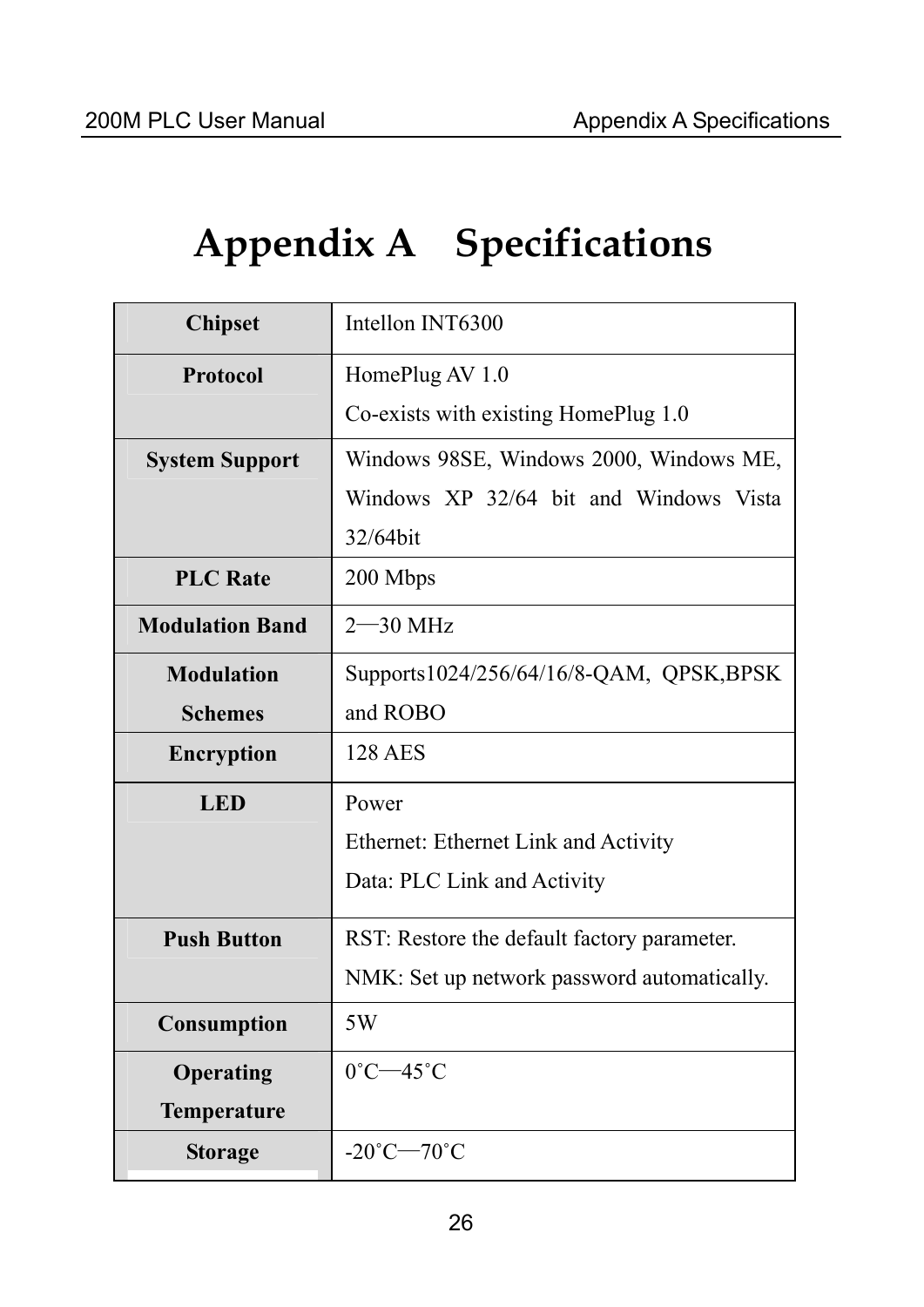| <b>Temperature</b>      |                                |
|-------------------------|--------------------------------|
| Operating               | $10\% - 90\%$ , non-condensing |
| <b>Humidity</b>         |                                |
| <b>Storage Humidity</b> | $5\%$ —90%, non-condensing     |
| <b>Input Rating</b>     | $100 - 240$ V AC, 50/60 Hz     |
| <b>Certifications</b>   | CE, UL, FCC Part 15 Class B    |
| <b>Green Standard</b>   | RoHS                           |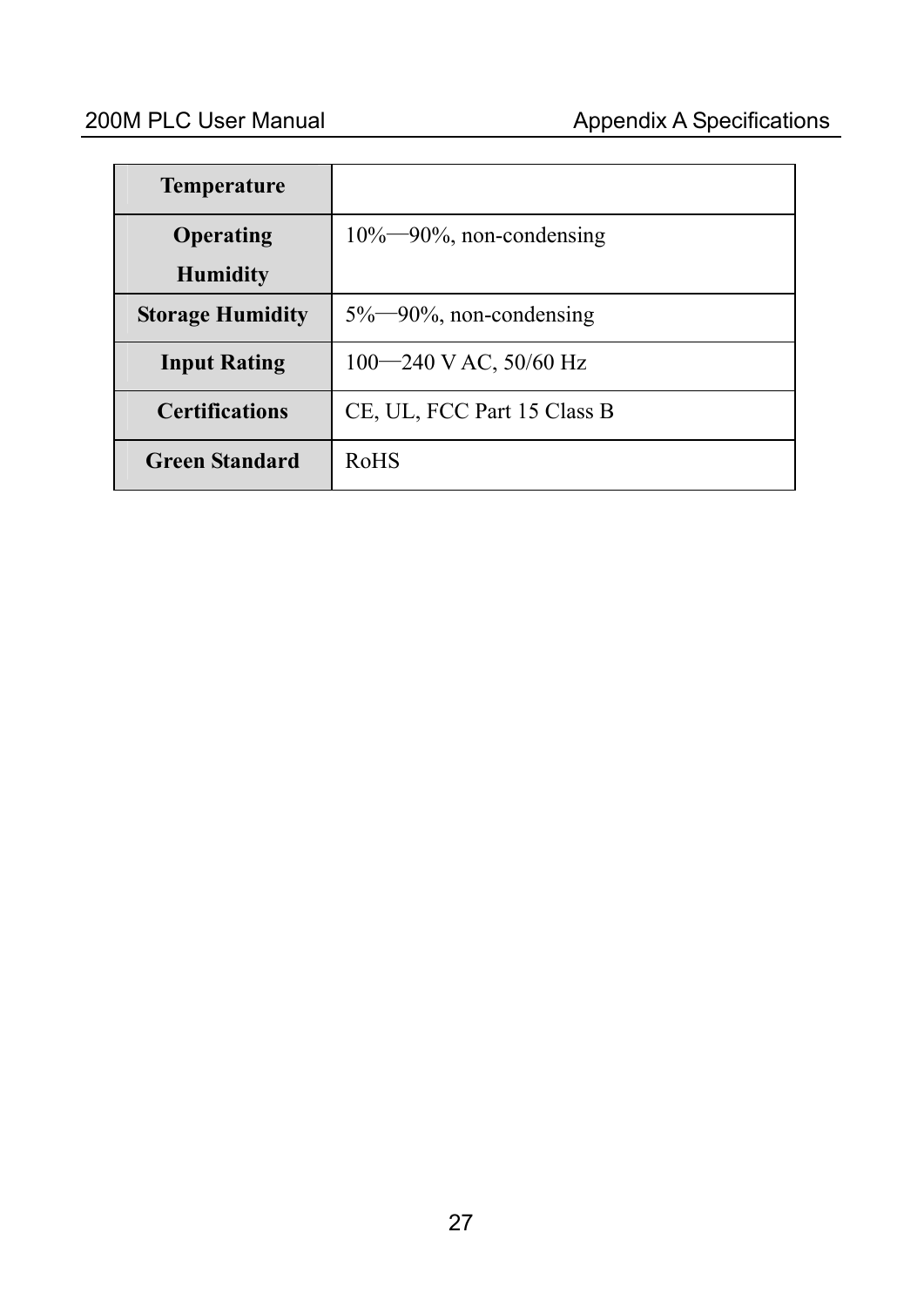## **Appendix B About QoS**

PLC 200AV allows for 4 levels of Channel Access Priority (CAP  $(0 - 3)$ ). The 8 levels of VLAN Ethernet tags must be mapped to the 4 levels of CAP priority, where CAP 3 is the highest priority and CAP 0 is the lowest. CAP 3 priority might be used for voice and network management frames, CAP 2 is used for streaming video and music while CAP 1 and CAP 0 are used for data.

#### **Default CAP**

The 'Default CAP' group allows for default priority mapping of packets that do not have a VLAN TAG. Settings are available for Unicast (directed to a host).

- IGMP (default CAP 3) sets the channel access priority for IGMP frames - these are the group management frames, not the stream data
- Unicast (default CAP 1) sets the default channel access priority for unicast frames not matching any other classification or mapping.
- IGMP managed Multicast Stream (Fixed to CAP 2) sets the default channel access priority for stream data belonging to a snooped IGMP multicast group.
- Multicast/Broadcast sets the default CAP for multicast frames not in a snooped group and for broadcast frames.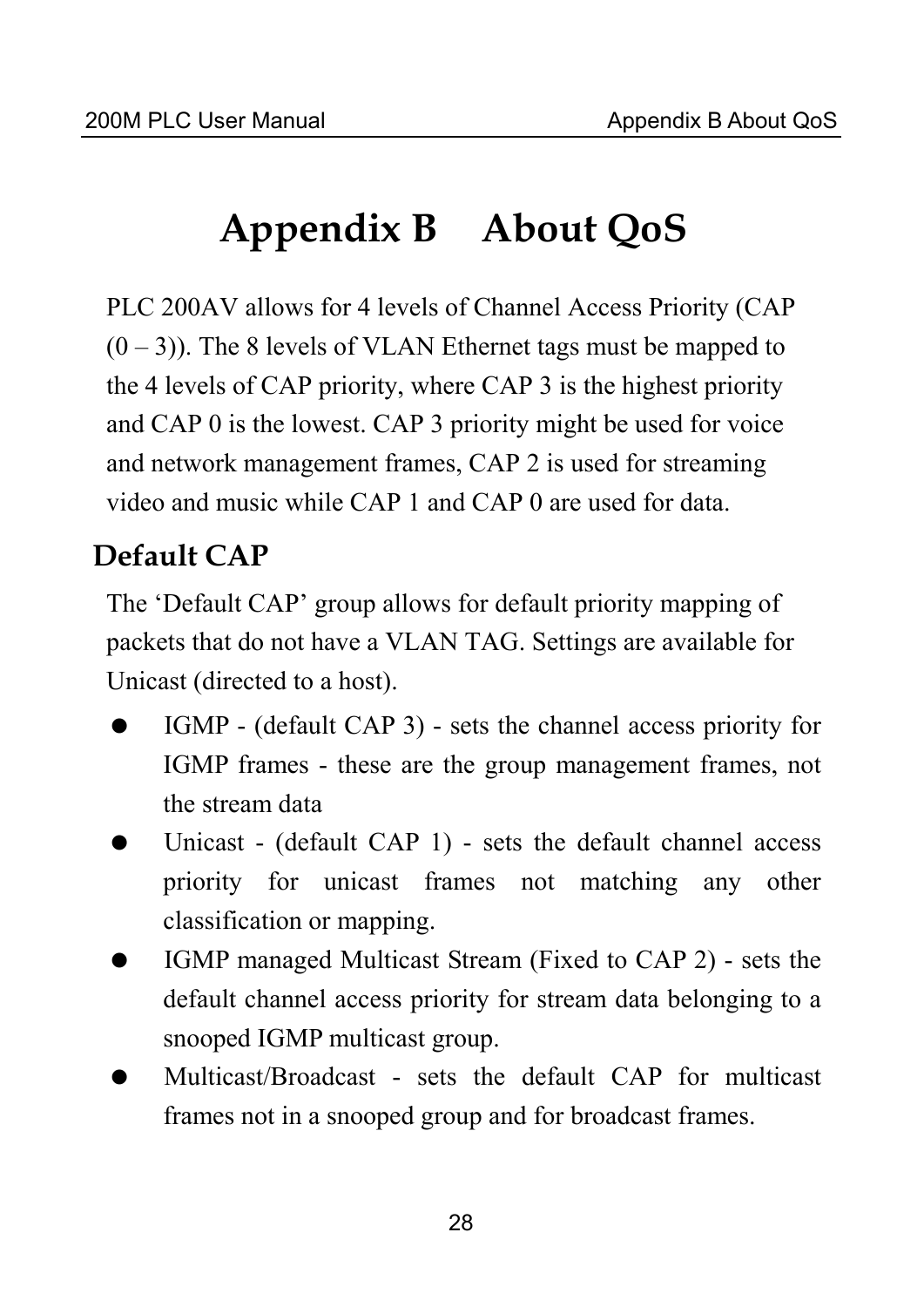The following are the factory default settings for VLAN Tags and TOS Bits:

| <b>VLAN</b> Tag | <b>Default CAP</b> | <b>TOS Bit</b>  | <b>Default CAP</b> |
|-----------------|--------------------|-----------------|--------------------|
| <b>User</b>     | <b>Priority</b>    | <b>User</b>     | <b>Priority</b>    |
| <b>Priority</b> |                    | <b>Priority</b> |                    |
| $\Omega$        | CAP <sub>1</sub>   | $\theta$        | CAP1               |
|                 | CAP <sub>0</sub>   | 1               | CAP <sub>0</sub>   |
| 2               | CAP0               | $\overline{c}$  | CAP <sub>0</sub>   |
| 3               | CAP1               | 3               | CAP1               |
| $\overline{4}$  | CAP <sub>2</sub>   | 4               | CAP <sub>2</sub>   |
| 5               | CAP <sub>2</sub>   | 5               | CAP <sub>2</sub>   |
| 6               | CAP3               | 6               | CAP3               |
|                 | CAP3               | 7               | CAP3               |